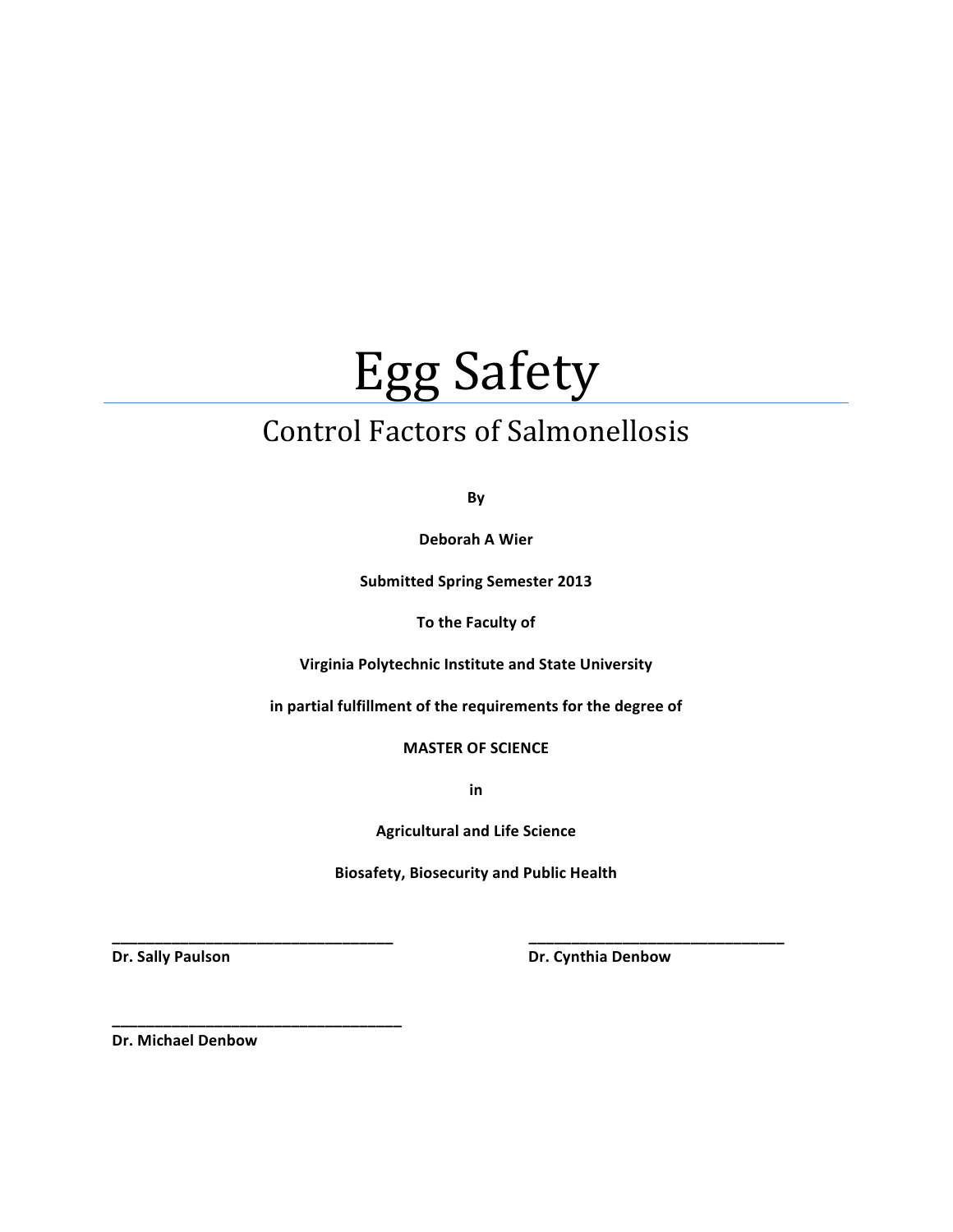# **Table of Contents:**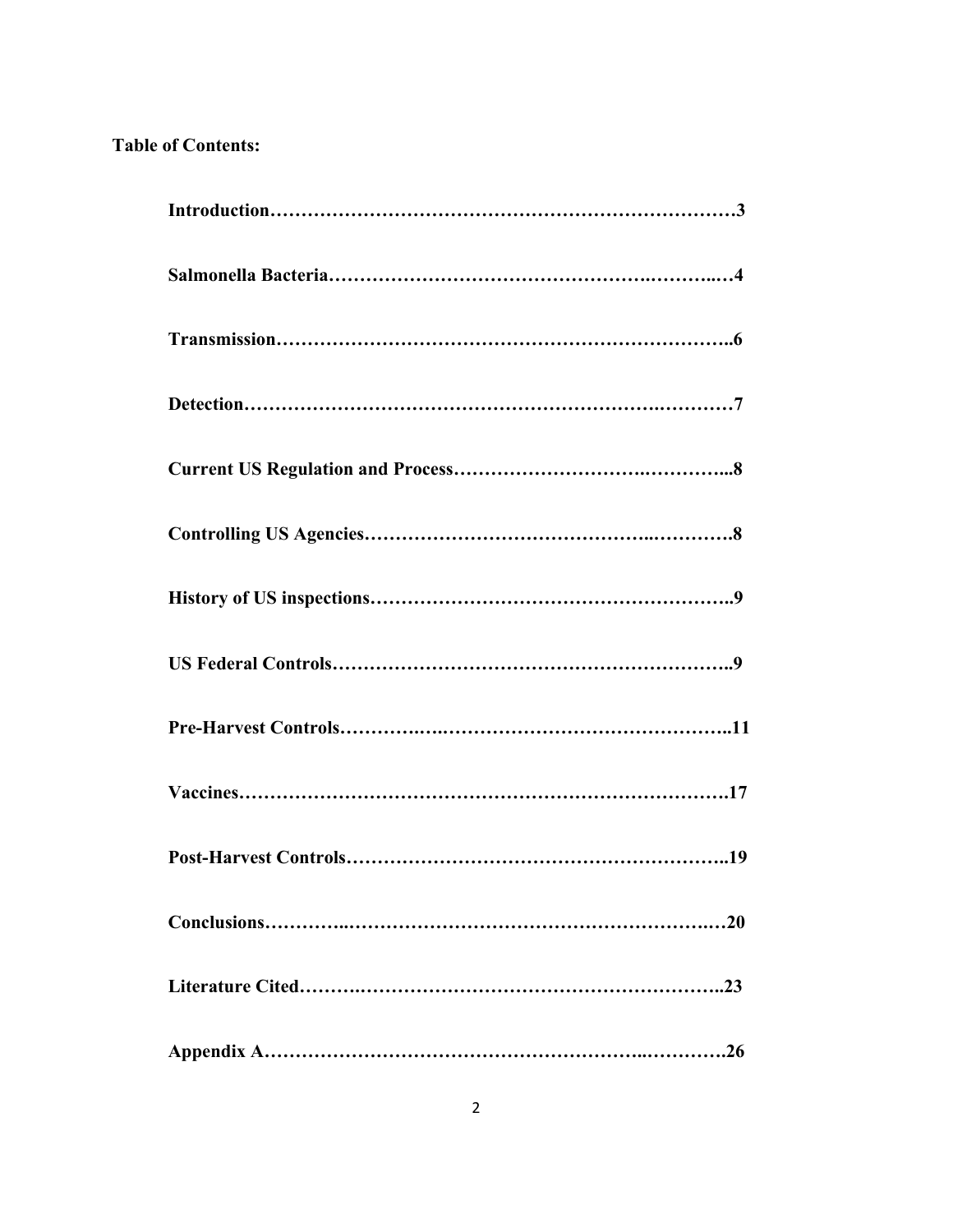# **Introduction**

*Salmonella enterica* serotype Enteritidis (SE) continues to be one of the most commonly identified bacteria associated with outbreaks of human salmonellosis around the world, particularly in developed countries (CDC, 2011). In the United States, salmonellosis is a common infection with occurrences reaching up to 1.4 million in a year (Braden, 2006). From May to November of 2010, approximately 1,983 illnesses were reported and associated as a result of a single *Salmonella spp* outbreak detected in the United States (CDC, 2011). The source of the outbreak was traced to Wright County Egg in Galt, Iowa and subsequently led to the voluntary recall of 380 million eggs distributed throughout the country. Hillandale Farms, also in Iowa, voluntarily recalled another 170 million eggs (CDC, 2011). Identifying the source of the outbreak was the result of coordinated investigations by the Center for Disease Control (CDC), local public health authorities and the Food and Drug Association (FDA).

Salmonellosis outbreaks in the United Kingdom began occurring with such frequency that a control program was implemented in 1986. The current control program has been in effect since 1993. Reports of SE outbreaks in the UK decreased from 33,000 in 1997 to 16,465 in 2001. This decrease has been attributed to several factors, including codes of conduct for hygiene and increased testing regulations (Cogan and Humphrey, 2003). Additionally, voluntary participation in the British Egg Industry Council Lion Code of Practice requires the use of vaccines for laying hens to increase public health (see Appendix A) (Cogan and Humphrey, 2003).

According to the United Egg Producer's (UEP) website, the chance of eggs containing SE is rare in the United States. Estimates are 1 in 20,000 eggs might be contaminated with SE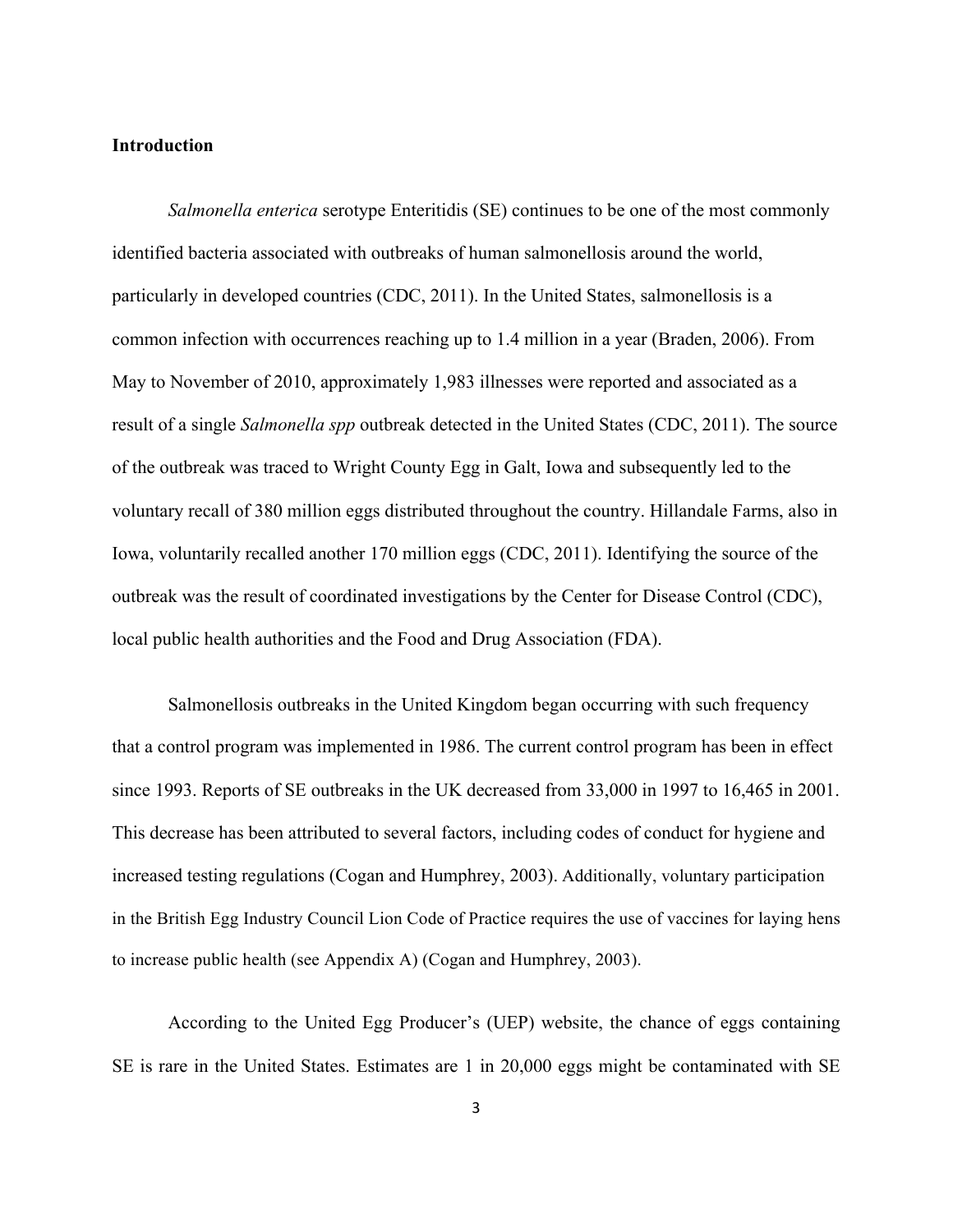(UEP, 2010; Guard-Petter, 2001). This would mean that a consumer would encounter an infected egg once in 84 years. The number is also claimed to be decreasing due to the increased protection measures adapted by egg producers over the past decade. Improved sanitary housing systems, vaccinations and cleaning processes have all led to the claim of decreased cases of SE throughout the nation (Braden, 2006; UEP, 2010; Patrick, et al., 2004). The use of average outbreaks can be misleading due to the nature of infection and their correlation to single producer outbreaks. Investigation into SE outbreaks between 1985 and 1999 by Patrick, et al., 2004 concluded that outbreaks of SE infections in human decreased by almost 50% between 1995 and 1999. These reports may have left people feeling like things were on the right track, then the Wright County Egg incident occurred. Without constant vigilance and willingness to incorporate new ideas, the next big outbreak is around the corner. This paper will look at the various methods available to increase the quality of eggs and integrating those ideas into a viable program to fortify public safety.

#### **Salmonella Bacteria**

The genus *Salmonella* is in the family Enterobacteriaceae and consists of two species: *Salmonella enterica and S. bongori*. *S. enterica* also has been further divided into six subspecies with over 2,400 known serovars (CDC, 2011, Gast, 2007). Any of these serotypes can cause gastrointestinal illness to some extent in humans (CDC, 2011; Forshell and Wierup, 2006). However, *Salmonella enterica* serotype Enteritidis (SE) has been identified as the cause for major salmonellosis outbreaks involving shell egg consumption and is the major focus of control programs (Table 1) (Braden, 2006; Forshell and Wierup, 2006; Kotz, 2010; Patrick, et al., 2004).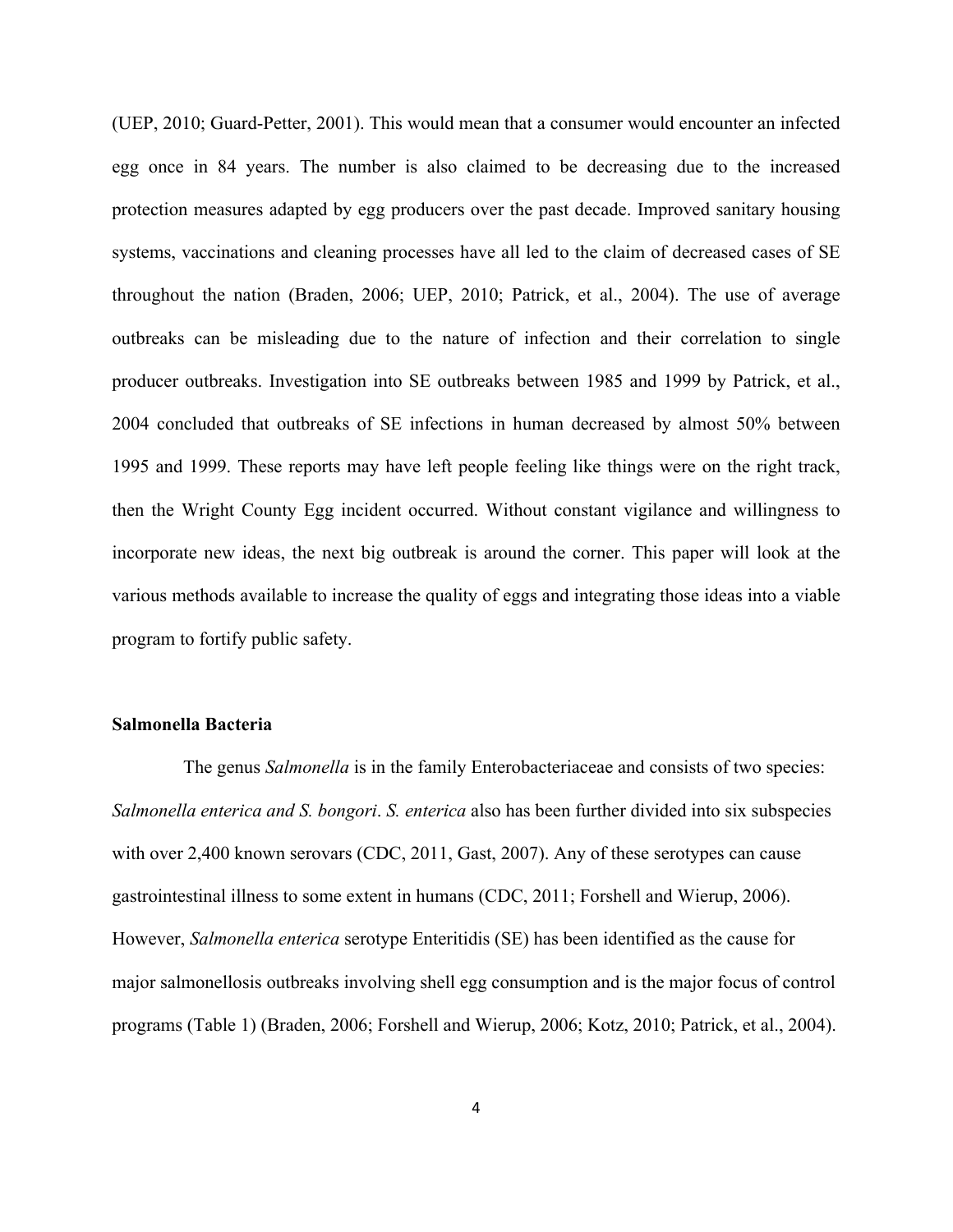Additional outbreaks of human salmonellosis from egg consumption have come from *Salmonella* 

*enterica* serotype Typhimurium (ST) but occur with less frequency (Gantois, et al., 2009).

**Table 1.** Number and incidence of laboratory confirmed Salmonella infections caused by the top 10 Salmonella serotypes, preliminary data for 2009 in the United States (CDC, 2011). Original data from FoodNet, United States.

| Salmonella serotype | Number of cases | Incidence per 100,000 population |
|---------------------|-----------------|----------------------------------|
| Enteritidis         | 1226            | 2.64                             |
| Typhimurium         | 1024            | 2.21                             |
| Newport             | 772             | 1.67                             |
| Javiana             | 544             | 1.17                             |
| Heidelberg          | 230             | 0.50                             |
| Montevideo          | 206             | 0.44                             |
| $14, [5], 12$ :i:-  | 197             | 0.43                             |
| Muenchen            | 170             | 0.37                             |
| Saintpaul           | 157             | 0.34                             |
| Oranienburg         | 132             | 0.28                             |

*Salmonella* bacteria are found in the intestinal tracts of mammals, birds, reptiles and insects. *Salmonellae* are rod-shaped, facultative anaerobe, flagellated, gram-negative bacteria. The bacterium is ingested orally through contaminated food or water sources. Refrigeration can prevent continued growth, but does not kill bacteria. *Salmonella spp* are destroyed by heat; heating at 57-60ºC or 134-140ºF effectively kills the bacteria. *Salmonella spp* can be found on the outside of an egg shell before washing or can be inside the egg from an infected hen. Federal regulations require that all eggs from commercial producers be sanitized prior to packaging (CDC, 2011; USDA, 2011).

SE outbreaks have been attributed to undercooked eggs or foods containing undercooked eggs served in homes, private gatherings, commercial establishments such as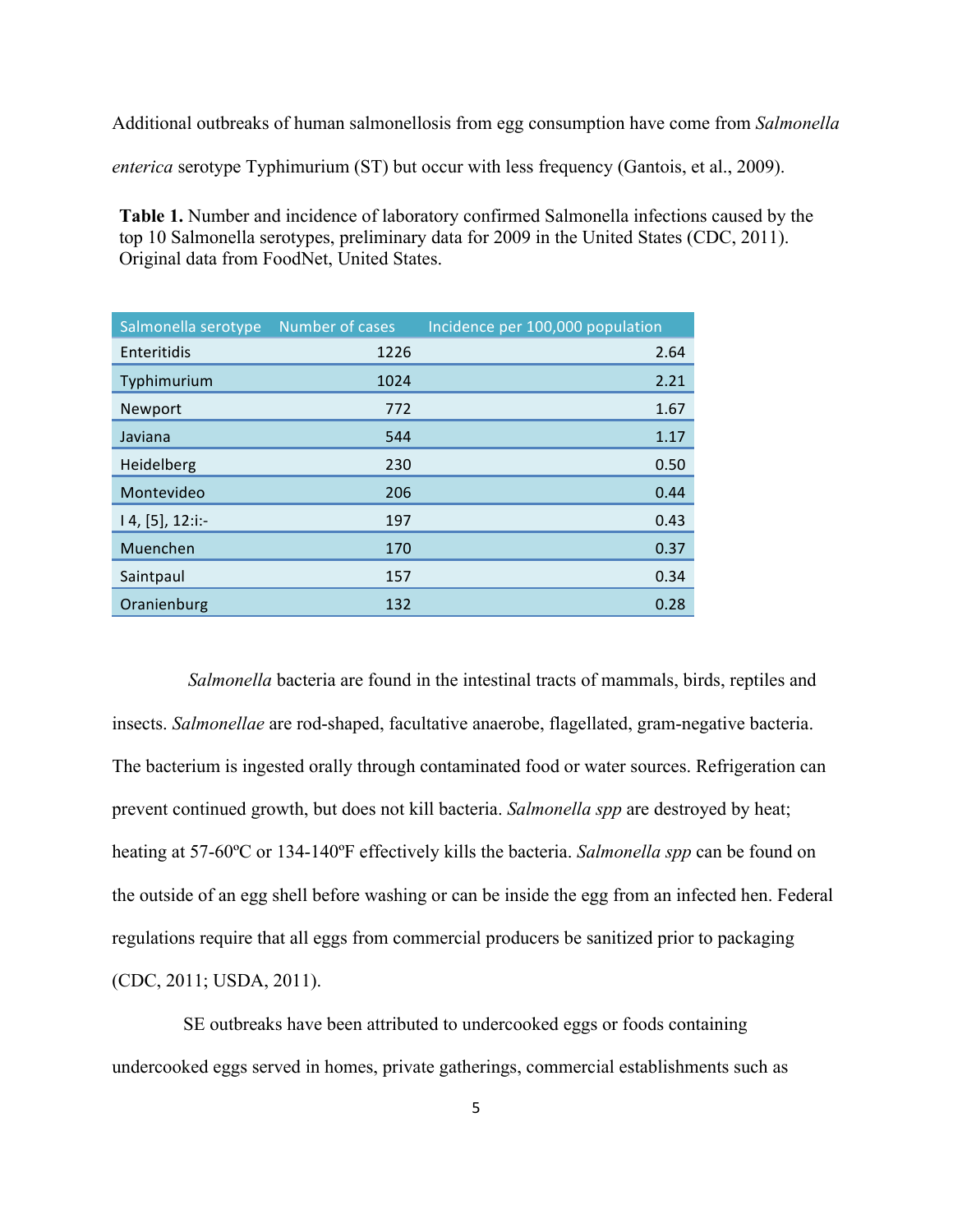restaurants, hospitals, nursing homes and schools. Persons infected with SE microorganisms may experience diarrhea, fever, abdominal cramps, headache, nausea and vomiting. The incubation period for SE is 8-48 hours. There is an illness duration period of 3-7 days for the gastro-intestinal symptoms and 72 hours for the fever. A stool culture will remain positive for 4- 5 weeks. Children, the elderly and persons with weakened immune systems may develop severe or even life-threatening illness (CDC, 2011).

# **Transmission**

*Salmonella spp* enter the poultry egg through one of two methods, internal contamination or on the outer shell surface (Gantois, et al., 2009; Holt, et al., 2010). Internal contamination can be the result of penetration through the eggshell or by direct contamination of egg contents before oviposition, originating from infection of the reproductive organs. Once inside the egg, the bacteria need to cope with antimicrobial factors in the albumen and vitelline membrane before migration to the yolk can occur (Gantois, et al., 2009). Current research suggests that contamination of the eggs is primarily due to passage of the bacteria from the hen's intestinal tract to the reproductive tract with subsequent incorporation into the forming egg. Although several different *Salmonella* serotypes can pass from a hen's blood stream to the reproductive tract, SE appears to be the one serotype that has the capacity to survive antimicrobial attacks during egg formation within the hen's oviduct (Gantois, et al., 2009; Gast, 2007; Keller, et al., 1995).

External contamination of egg shells can come from the hen's environment and vectors such as rodents. *Salmonella spp* exposure from environmental factors should be minimized to increase biosafety. Sanitation and inspection controls of egg production and packaging have led

6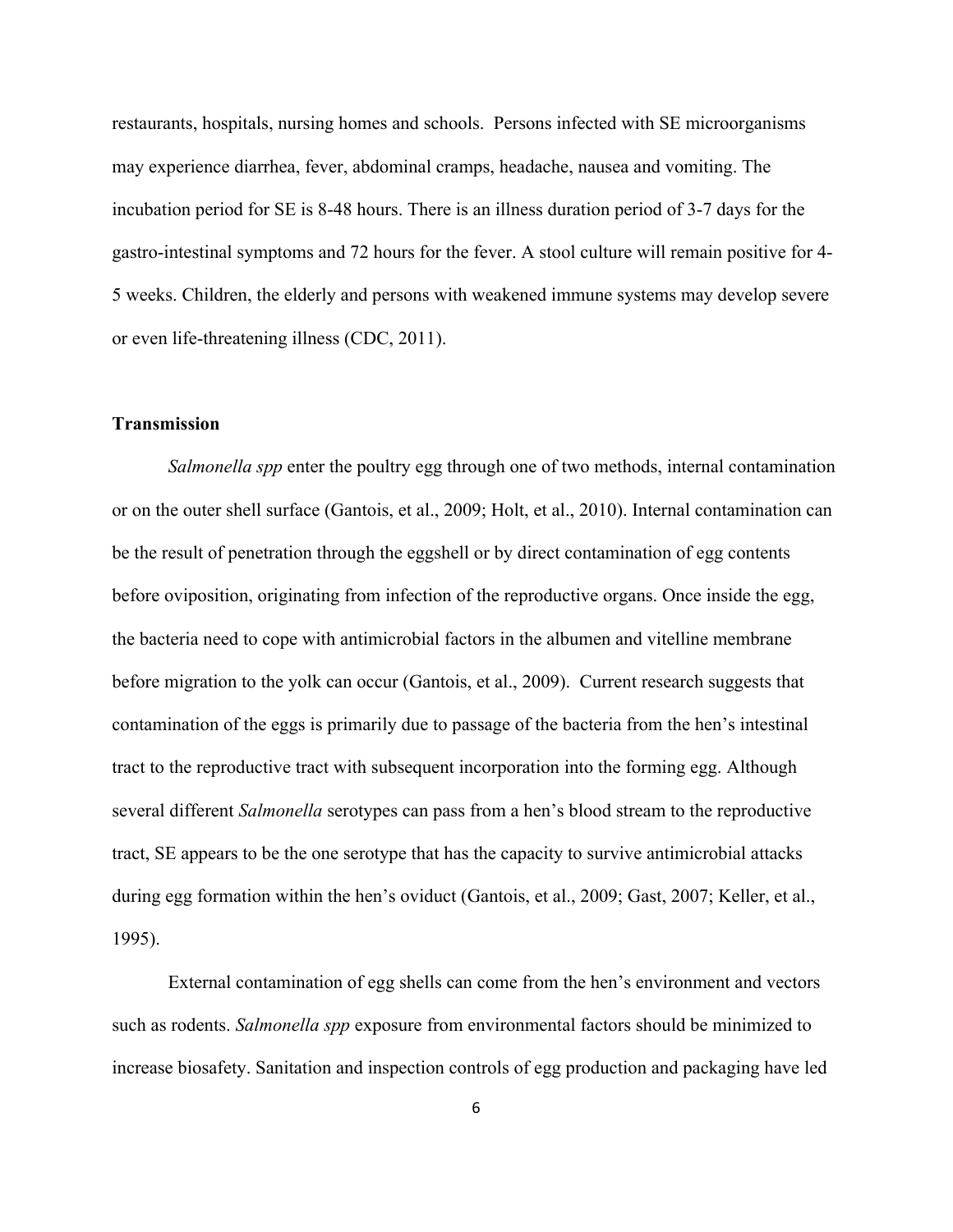to a decrease in the number of eggs contaminated through the outer shell (Holt, et al., 2010; Patrick, et al., 2004). Several regulations are in place to minimize the cross-contamination of poultry housing units and more are being proposed for production flocks with over 5,000 hens (CDC, 2011). Several other post-harvest cross contamination minimization efforts include ultraviolet light technology, microwave technology, pulsed light technology, ultrasounds, and others (Galis, et al., 2013).

#### **Detection**

An egg contaminated with *Salmonella* bacteria cannot be distinguished from a noncontaminated egg through physical or visual inspection. Detection of SE inside an egg is determined effectively through the use of serologic and bacteriologic testing methods (Wegener, et al., 2003). These testing methods can be complicated by the use of live vaccines for SE which would create cross-reaction issues in the testing process (Wegener, et al., 2003).

The inherent problem with detecting SE in eggs through physical inspection is equaled in the inability to detect an infected hen. SE infection of layer flocks does not cause mortality and can go unnoticed in the hens. It is also difficult to utilize egg sampling to determine SEpositive eggs as this monitoring method has led to low detection numbers (Holt, et al., 2010). Currently, federal regulations are in place to determine sources of outbreaks through increased reports of illness and tracing back to infected flocks. If people do not report their illness, this system cannot determine the outbreak has happened. The use of trace back techniques in the US, allows human illness to occur prior to any action being taken to eradicate the spread of the disease. Human health benefits can have increased effectiveness through the pre-harvest

7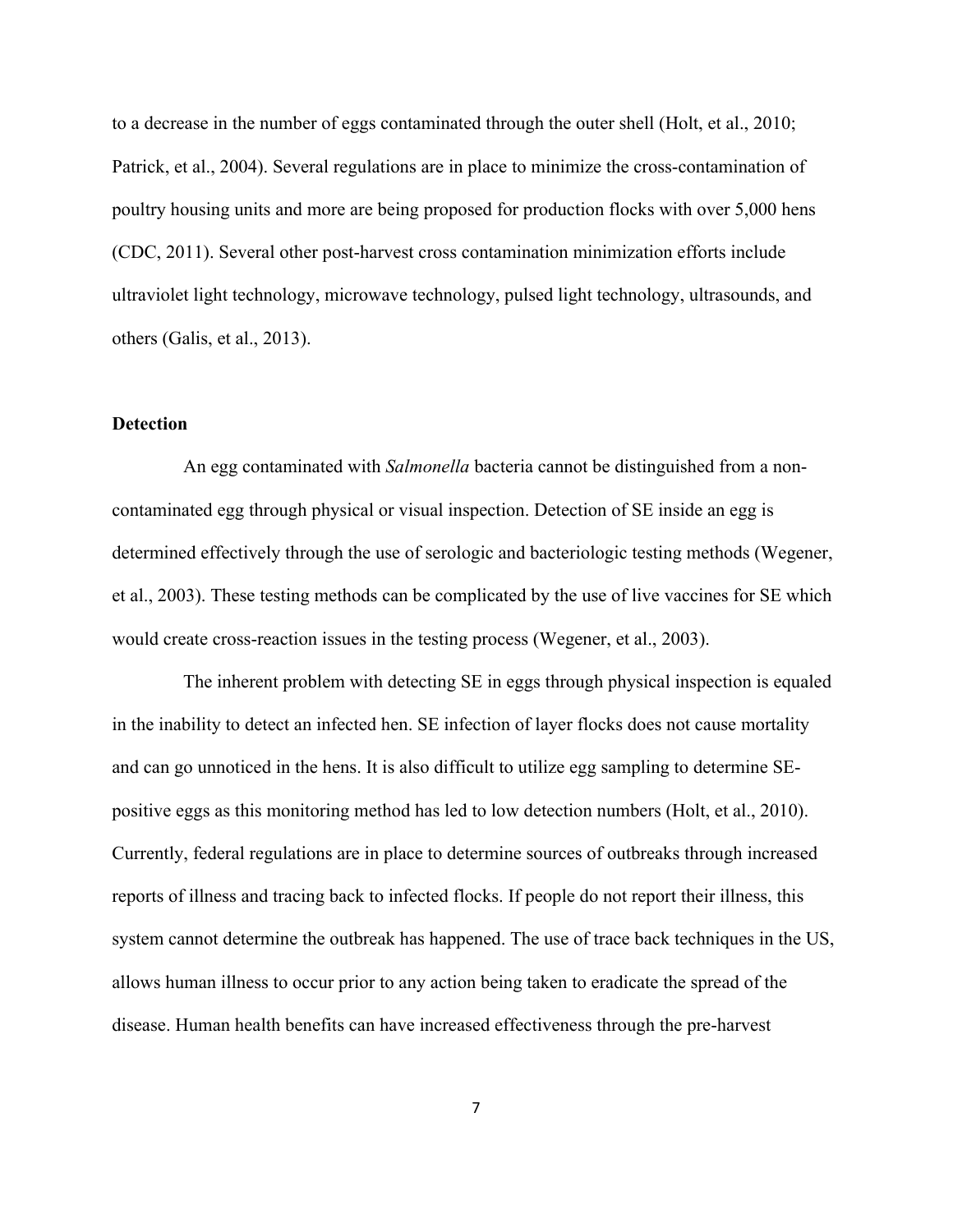measures including the use of egg and hen monitoring along with improved hygiene practices (Mumma et al., 2004; Wegener et al., 2003).

#### **Current US Regulation and Process**

Under FDA's *Prevention of Salmonella Enteritidis in Shell Eggs During Production, Storage, and Transportation* final rule, the pallet, case, or other shipping container must be labeled and all documents accompanying the shipment must contain the following statement: "Federal law requires that these eggs must be treated to achieve at least a 5-log destruction of *Salmonella enteritidis* or processed as egg products in accordance with the Egg Products Inspection Act, 21 CFR 118.6(f)." The statement must be legible and conspicuous.

Official egg products plants need to maintain daily records sufficient to document the implementation and monitoring of their control procedures for the segregation, processing, and sampling of egg products manufactured from recalled shell eggs. Plant records should include all shipping records accompanying any shipments of recalled shell eggs. Under 590.200(a), official egg products plants that receive any eggs in commerce must maintain records showing the receipt, delivery, sale, movement, and disposition of all eggs they handle. Under 590.200(b), they must maintain production records by categories of eggs, bills of sale, inventories, receipts, shipments, names and addresses of shippers and receivers, and dates of shipment and receipt. This includes the amount of eggs received and the date they were received.

# **Controlling US Agencies**

There is a different agency responsible for shell egg production and shell egg products. This alone creates a confusing and often misleading representation of which government agency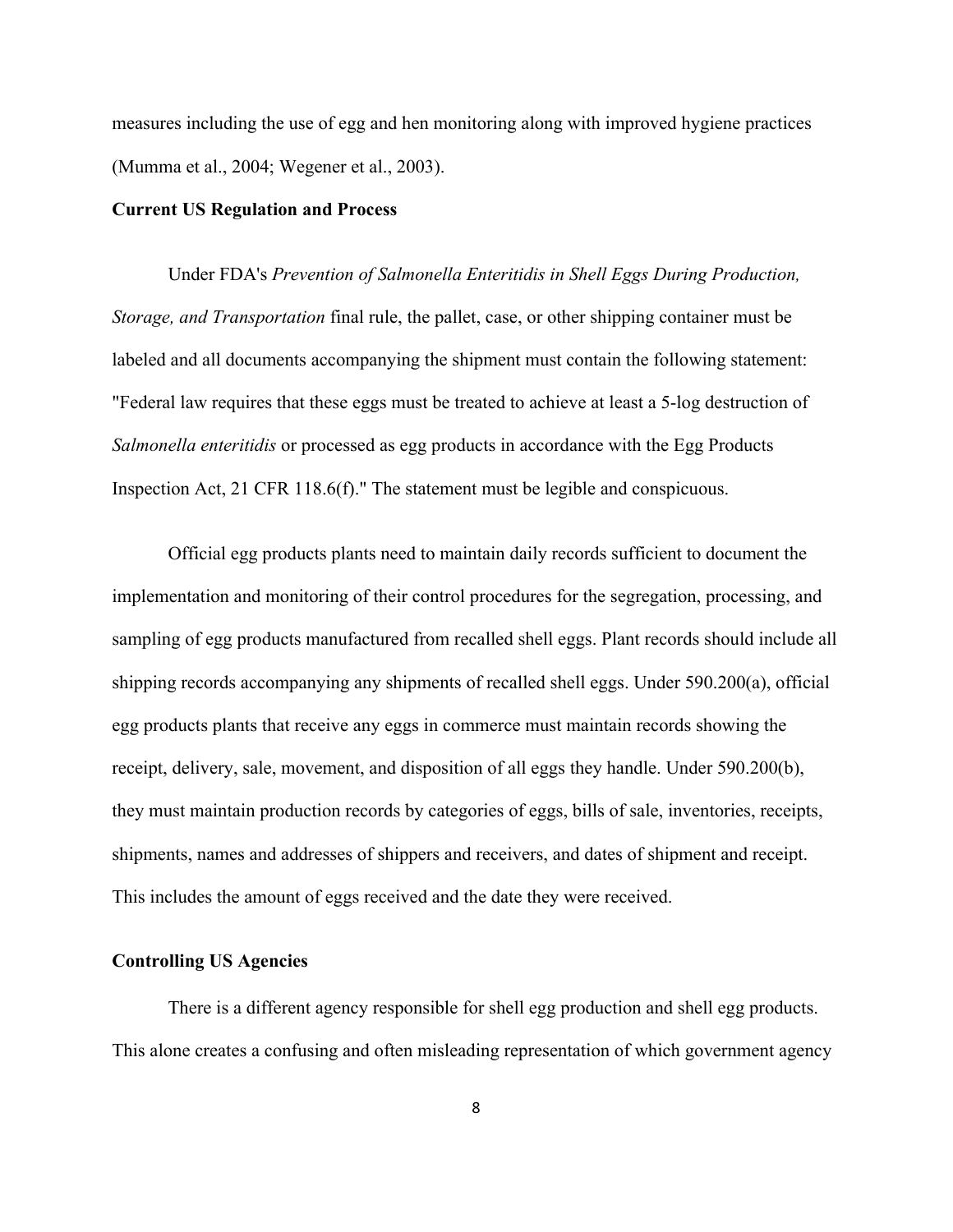does what and when. FDA and FSIS share federal regulatory responsibility for egg safety, with the regulation of shell eggs primarily the responsibility of FDA. Currently, the FDA is primarily responsible for shell egg production and recalls. Once the shell egg has been processed, either through pasteurization or use in another product, the USDA FSIS becomes responsible for public health and safety. The Wright County egg recall of 2010 was the largest such egg recall in recent history due to SE. Most of the safety recalls related to *Salmonella spp* have involved other agricultural products such as spinach and peanut products. There has been an increase in reporting of events related to SE over the past 10 years but the number of human illness cases may actually have been decreasing (Kotz, 2010; Patrick, et al., 2004).

# **History of US inspections**

The Egg Products Inspection Act (EPIA) was enacted in 1971 to deal specifically with situations, such as the Wright County Egg recall, where health hazards are potentially identified by certain qualities of shell eggs. Under the EPIA, FSIS regulates the processing and distribution of shell eggs and egg products by prohibiting or limiting the use of certain categories of shell eggs that could pose a risk to public health. Therefore, all shell eggs affected by the recall that are diverted to official egg products plants should undergo normal processing. FSIS inspection program personnel are to verify that the plant has established controls to ensure that any egg product produced using shell eggs suspected of containing SE are segregated, pasteurized, and tested to ensure that the finished egg product is *Salmonella spp* negative.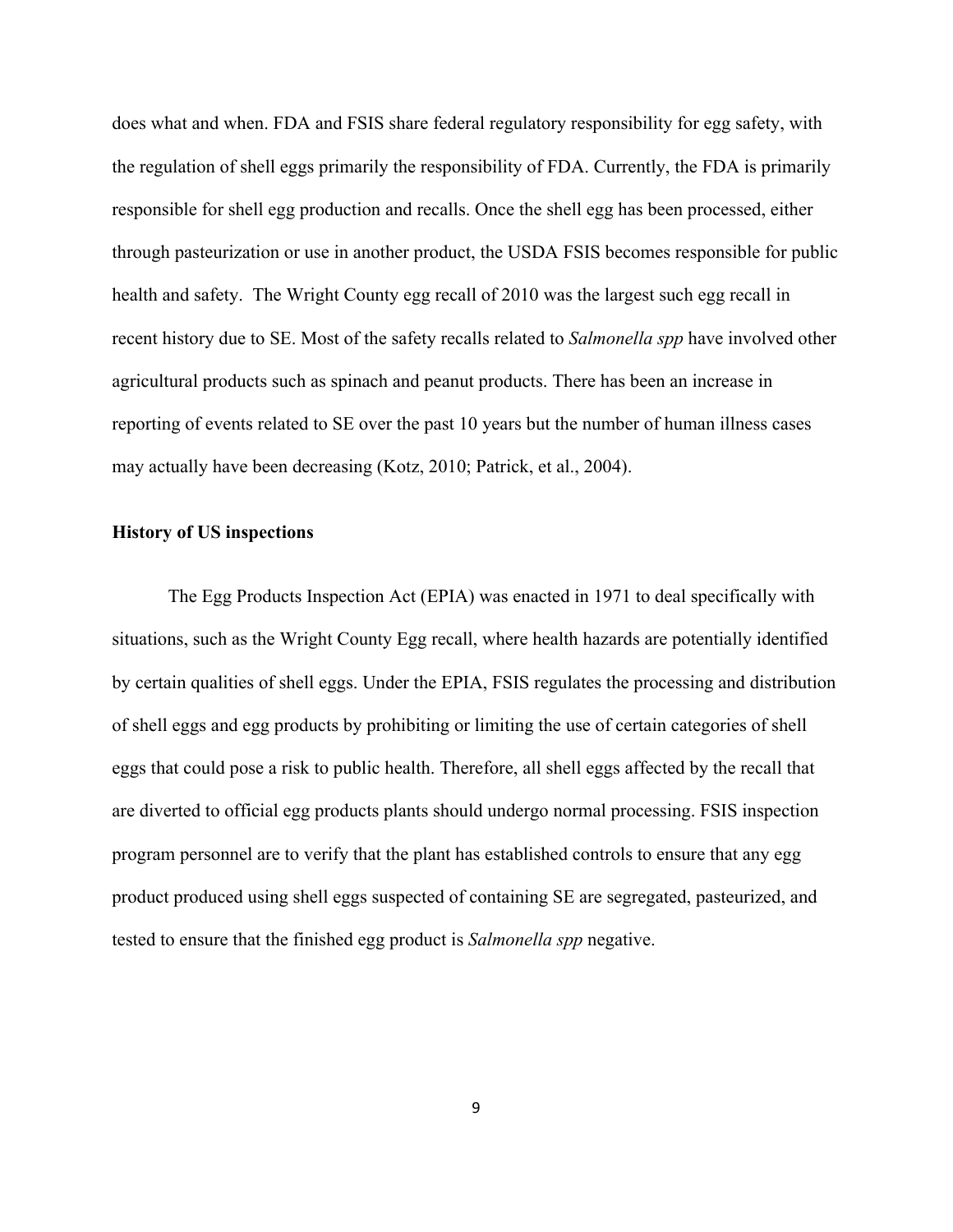#### **US Federal Controls**

FSIS implemented a system called the Public Health Information System (PHIS) in efforts to increase their ability to collect, consolidate, and analyze data. This is a fully automated data-driven inspection system that covers four aspects: domestic inspection, import activities, export activities, and predictive analytics (USDA, 2011). This system is in response to the President's Food Safety Working Group guidelines to develop a modern, coordinated food safety system in order to prevent harm to consumers. The underlying reasons for such a system are to identify and quickly stop outbreaks of foodborne illness.

The web-based system is designed to integrate all data sources to increase the quality of reporting and management of information. FSIS will be able to coordinate effectively with stakeholders and other agencies to improve investigations and contamination tracing. PHIS will provide accurate information to FSIS personnel in order to increase their ability to identify deficiencies in process controls and to anticipate developing problems.

Through the use of multiple data sources, PHIS creates informational data-bases from which analysts are able to identify trends. Once these trends are identified, the inspections and sampling areas can be adjusted accordingly. For example, the relationship between *Salmonella spp* test results and inspection findings enable inspectors to notify field personnel regarding potential public health threats. Processes for auditing inspection programs of foreign countries exporting meat, poultry and processed egg products to the United States will also be automated.

The automated system covers all functions of the system, including establishment applications for approval for export, applications for export certificates and the issuance of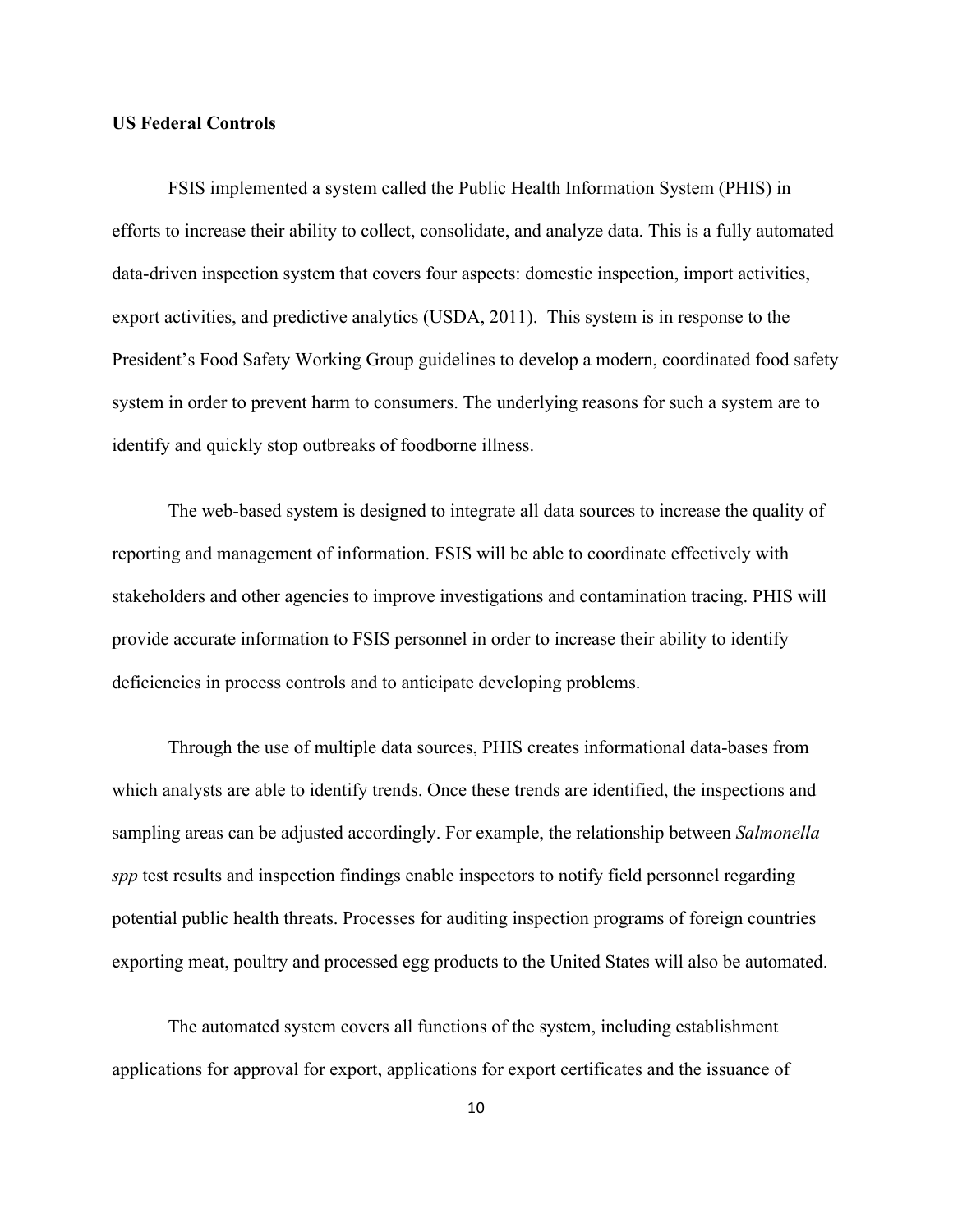export certificates. PHIS will enable an automated edit-check capability to ensure that certificates properly reflect a foreign country's import requirements.

The PHIS does not create new requirements or regulations for establishments regarding domestic inspection. What it will do is enable inspection personnel to better identify shortcomings in the food safety systems of establishments and anticipate problems before they result in adulterated products entering commerce. The new system will guide in-plant inspection personnel to focus their attention on the specific aspects of an establishment's food safety systems and supporting documentation that have the most significant impact on public health.

In April of 2000, the U.S. Department of Agriculture, FSIS and U.S. Department of Health and Human Services; Food and Drug Administration announced a joint plan to make eggs safer through participation in an Egg Safety Action Plan. This plan was part of President Clinton's Council on Food Safety to reduce SE in chicken eggs (USDA, 2011). Safe handling instructions that were announced in 1999 were the first attempt to increase consumer safety through a combined effort of both FSIS and FDA.

Under the action plan, FDA develops standards for the egg producer and the states provide oversight and enforcement on the farm; FSIS develops standards for both shell egg packers and egg products processors and provides inspection and enforcement for both; and FDA and the Centers for Disease Control and Prevention conduct surveillance and monitoring activities. CDC will focus on human health and FDA will focus on the food supply (USDA, 2011).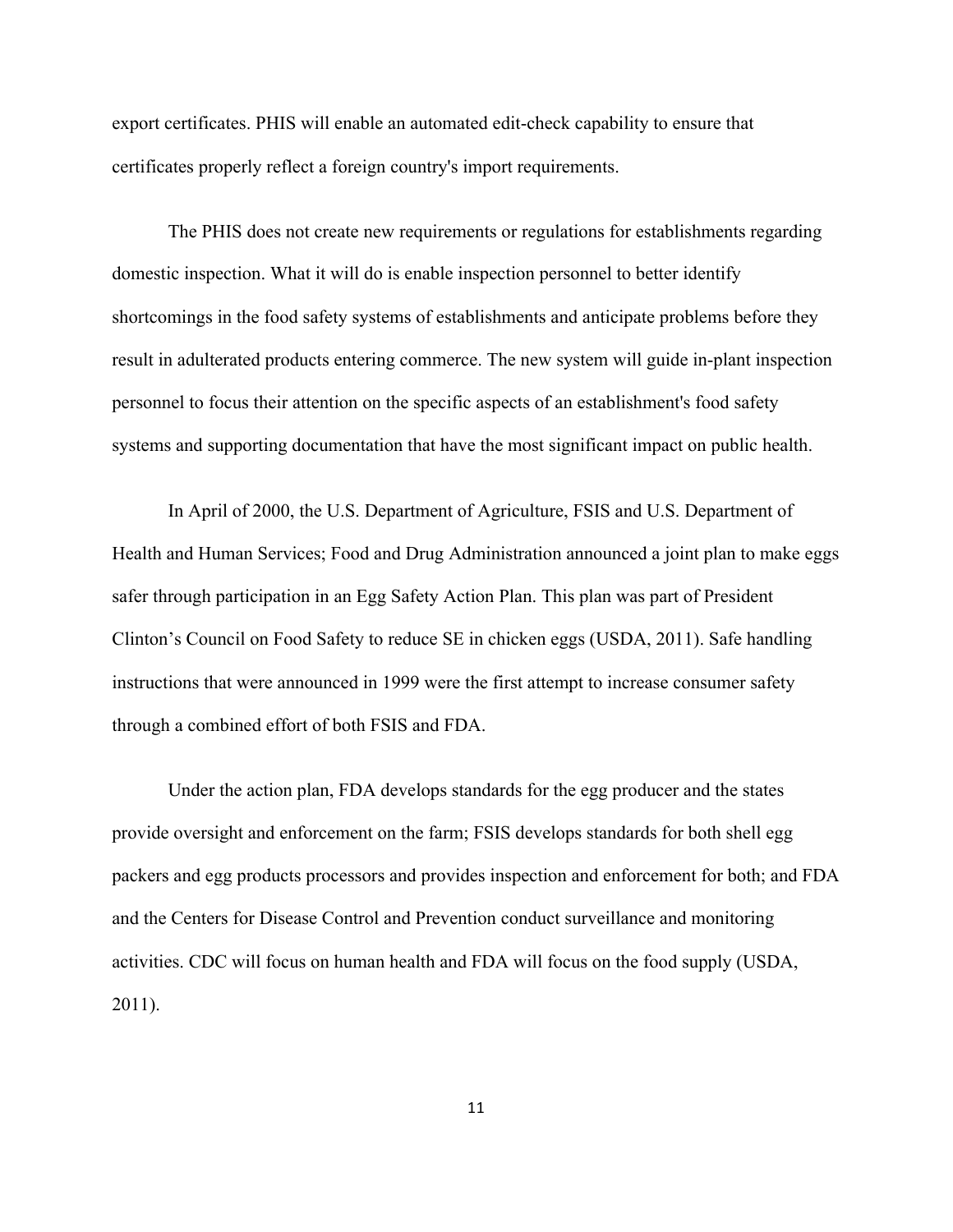# **Pre-Harvest Controls**

The use of antibiotics in poultry is strictly regulated by the FDA and USDA. The US egg industry uses antibiotics therapeutically to treat an infected flock rather than as a preventative measure for many reasons. Antibiotics, as well as other types of drugs, are required to go through pre- and post-drug approval monitoring, including several types of toxicology and pharmacology studies to access the safety of residual antibiotic in poultry tissues and eggs (UEP, 2000). Egg producers along with their veterinarians are responsible for the handling and distribution of antibiotics used on a poultry farm (Murray, 2000; Holt, et al., 2010; UEP, 2010). Antibiotic resistance can also become a primary factor in the presence of SE on a poultry farm (Manie, et al., 1998; Helmuth, 2000).

Egg Quality Assurance Programs (EQAPs) are voluntary programs designed to minimize transmission of SE and have been adopted in several states (Mumma, et al., 2004). EQAPs can be either state-sponsored or industry-sponsored, but both have the goal of decreasing SE transmission through monitoring flocks through approved methods. Mumma, et al., (2004) evaluated EQAPs procedures and concluded the programs appear to have a major influence on decreasing human health risks from SE illness in the United States. The effect of EQAP interventions were shown to be effective in the first year of implementation and continued five years post-intervention. Flock-based intervention measures, such as intensive rodent control, have the capacity to decrease public health risks and control *Salmonella* in eggs (Mumma, et al., 2004). Monitoring of the flock and the facility helps to identify if the environment is positive for SE. A regular testing of samples from the area such as manure areas, egg belts, and feed can assist in controlling the spread of SE. Once an area has tested positive, all the eggs produced by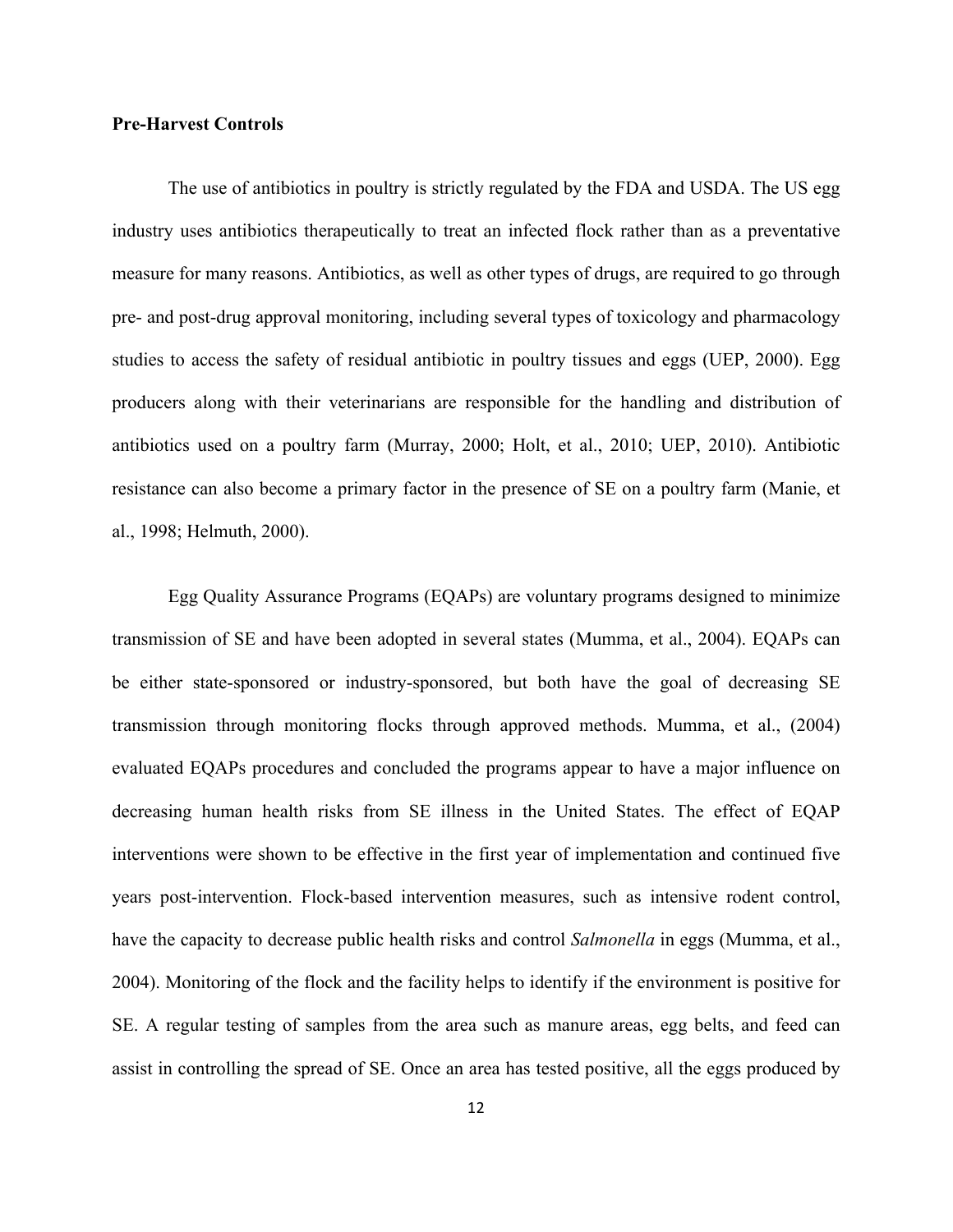that flock can be sent for pasteurization or other production method in order to effectively control the spread for the lifetime of the infected flock. Additionally the producer has the option of eliminating the infected flock entirely (Mumma, et al., 2004; Wegener, et al., 2003).

Pennsylvania's Egg Quality Assurance Program (PEQAP) utilized a number of management practices in order to minimize SE transmission in laying flocks (Henzler, et al., 1999). Several egg producers voluntarily participate in the active monitoring of their flocks and eggs. These management practices did not include a vaccine, but rather increased hygiene and testing methods. Results of the monitoring were reported to be a decrease in human cases of *S. enteritidis* isolation rates during the time frame between 1989 and 1997 (Henzler, et al., 1999).

A study of California egg layers and participants in the California Egg Quality Assurance Program (CEQAP) determined flock management influenced the number of SE positive tests (Castellan, et al., 2004). Like most EQAPs, the CEQAP is a voluntary reduction program. The initial results of the study indicate management-related interventions, such as manure removal intervals, can influence SE persistence in the laying hen's environment. Castellan, et al., (2004) state that more study is required to determine a correlation between time intervals of cleaning versus cleaning methods, however, the removal of the manure is an essential step in decreasing SE.

The control programs in Denmark for decreasing incidents of human salmonellosis is vaccination free (Wegener, et al., 2003). According the synopses of Denmark's programs done in 2003, the use of vaccines in chickens cannot be used due to cross-reaction of the serologic testing methods. Monitoring the flock for SE through testing has effectively decreased levels of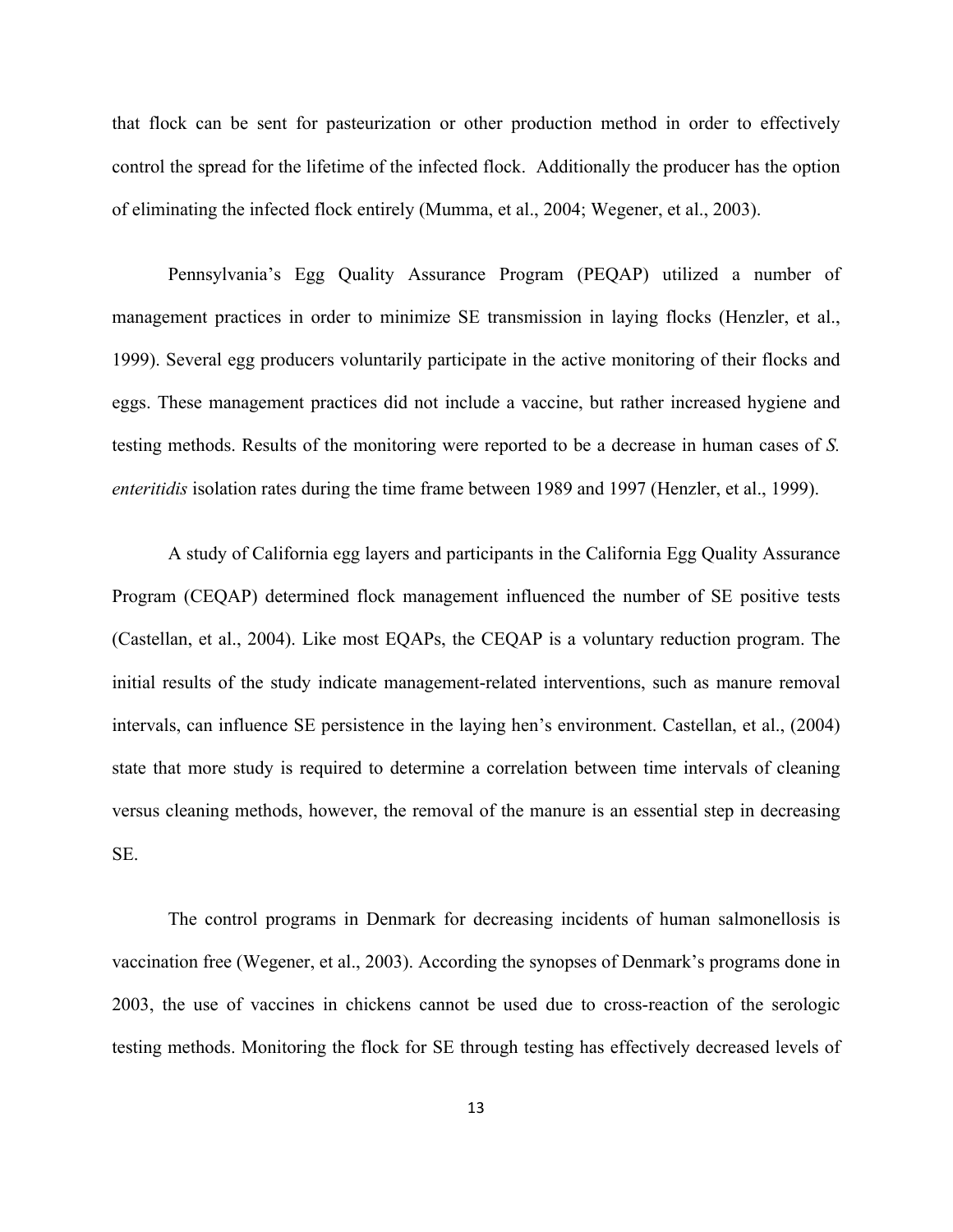SE in commercial laying flocks of Denmark (Wegener, et al., 2003). Control of residual infections is also controlled with the use of cleaning and disinfecting housing areas and cages (Azakura, et al., 2001).

The use of monitoring for SE through intensive flock-level testing in Denmark has been effective in controlling infections. The Danish program established criteria for bacteriological testing and hygiene practices for laying hen flocks. Table 1 indicates the testing methods used by Wegener, et al., 2003. Figure 1 shows a dramatic decrease in the percentage of infected layer flocks between 1998 and 2001, after control programs were introduced. However, this eradication program also came with a cost to the government of \$26.5 million, mostly to reimburse farmers for destroyed animals (Wegener, et al., 2003). The estimated societal savings for Denmark during 2001 was \$25.5 million (Wegener, et al., 2003).



Figure 1. SE in Danish layer flocks as determined by serologic and bacteriologic testing of each commercial flock in week 9 of production. (Wegener, 2003)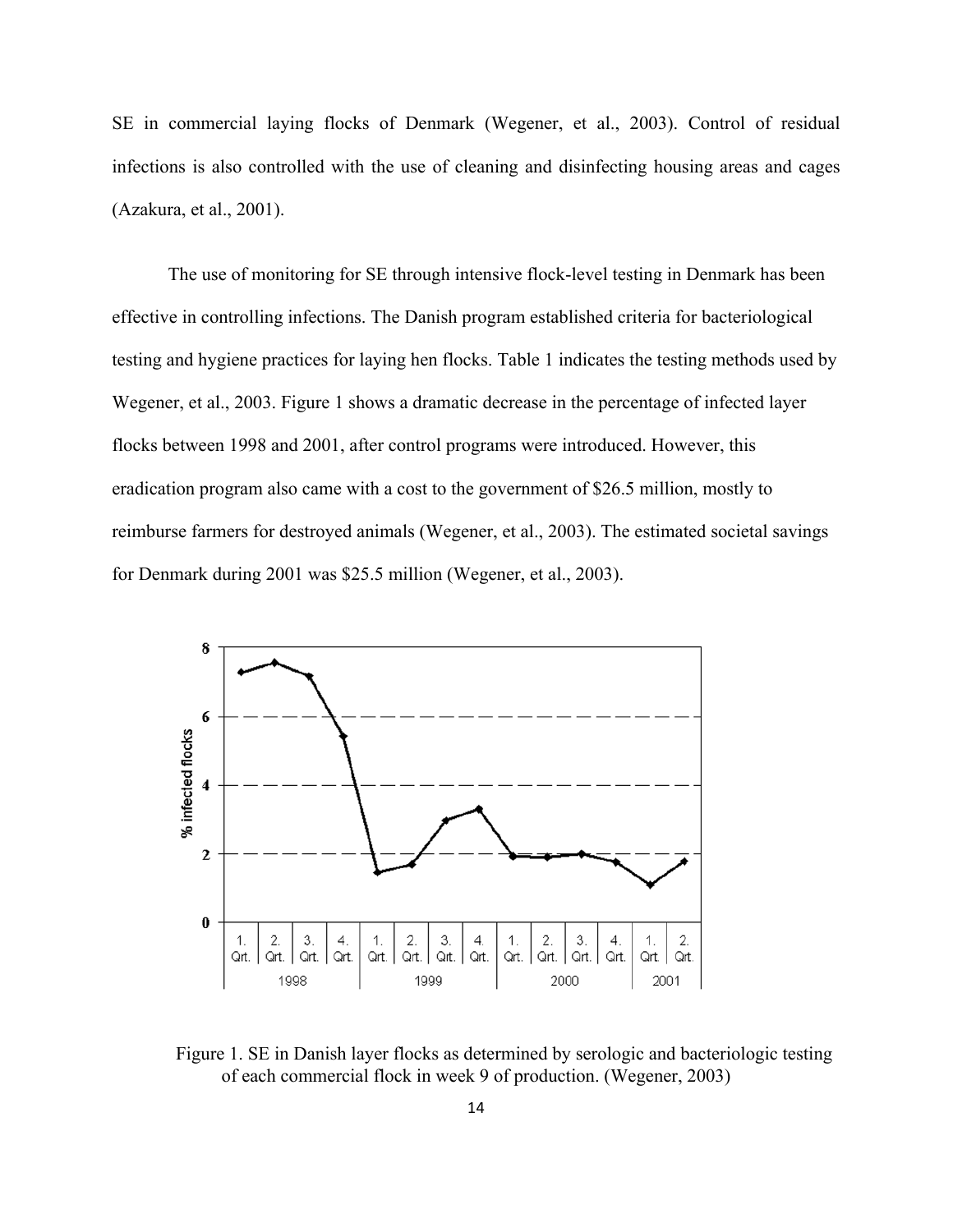|       | Table 2. Salmonella spp surveillance of broiler and egg production, Denmark, 2000 (Wegener, |  |
|-------|---------------------------------------------------------------------------------------------|--|
| 2003) |                                                                                             |  |

| Stage of production       | Age or frequency        | Samples taken                            | Method         |
|---------------------------|-------------------------|------------------------------------------|----------------|
| Central rearing           | Day-old chickens        | 10 samples of crate material, 20 dead or | Bacteriologic  |
| stations, broiler         |                         | destroyed chickens(a)                    |                |
| and egg sector            | 1 wk                    | 40 dead chickens                         | Bacteriologic  |
|                           | 2 wks                   | 2 pairs of sock samples                  | Bacteriologic  |
|                           | 4 wks                   | 60 fecal samples(a)                      | Bacteriologic  |
|                           | 8 wks                   | 2 pairs of sock samples                  | Bacteriologic  |
|                           | 2 weeks before moving   | 60 fecal samples and 60 blood samples    | Bacteriologic, |
|                           |                         | (ab)                                     | serologic      |
| <b>Breeders (hatching</b> | Every 2 wks             | 50 dead chickens or meconium from        | Bacteriologic  |
| egg production)-          | Every wk                | 250 chickens taken from the hatchery     |                |
| broiler and egg           |                         | (ac)                                     |                |
| sector                    |                         | 2 pairs of sock samples (d)              | Bacteriologic  |
| Hatchery                  | After each hatching     | Wet dust                                 | Bacteriologic  |
| Rearing egg               | Day-old chickens        | 10 samples of crate material and 20      | Bacteriologic  |
| production                | 3 wks                   | dead chickens                            |                |
|                           | 12 weeks                | 5x2 sock samples in floor production     | Bacteriologic  |
|                           |                         | units or 300 fecal samples               |                |
|                           |                         | 5x2 sock samples in floor production     | Bacteriologic, |
|                           |                         | units or 300 fecal samples, and 60 blood | serologic      |
|                           |                         | samplesb                                 |                |
| Egg production            | Every 9th wk for eggs   | 2 pairs of sock samples in floor         | Bacteriologic, |
|                           | sold to authorized egg- | production units or fecal samples and    | serologic      |
|                           | packing centers         | egg samples                              |                |
|                           | Every 6 mo for eggs     | 2 pairs of sock samples or fecal samples | Bacteriologic, |
|                           | sold at barnyard sale   | and egg samples                          | serologic      |

(a) Requirements of the European Union Zoonosis Directive (92/117/EEC).

(b) Samples taken by the district veterinary officer.

(c) Samples taken by the district veterinary officer every 8 weeks.

(d) Samples taken by the district veterinary officer every 3 months.

The introduction of the British Egg Industry Council Lion Quality Code of Practice

(1998) has had a dramatic impact on the spread of disease in the UK. In order to mark your eggs

with the Lion seal, the code outlines the standards for bacteriological testing as well as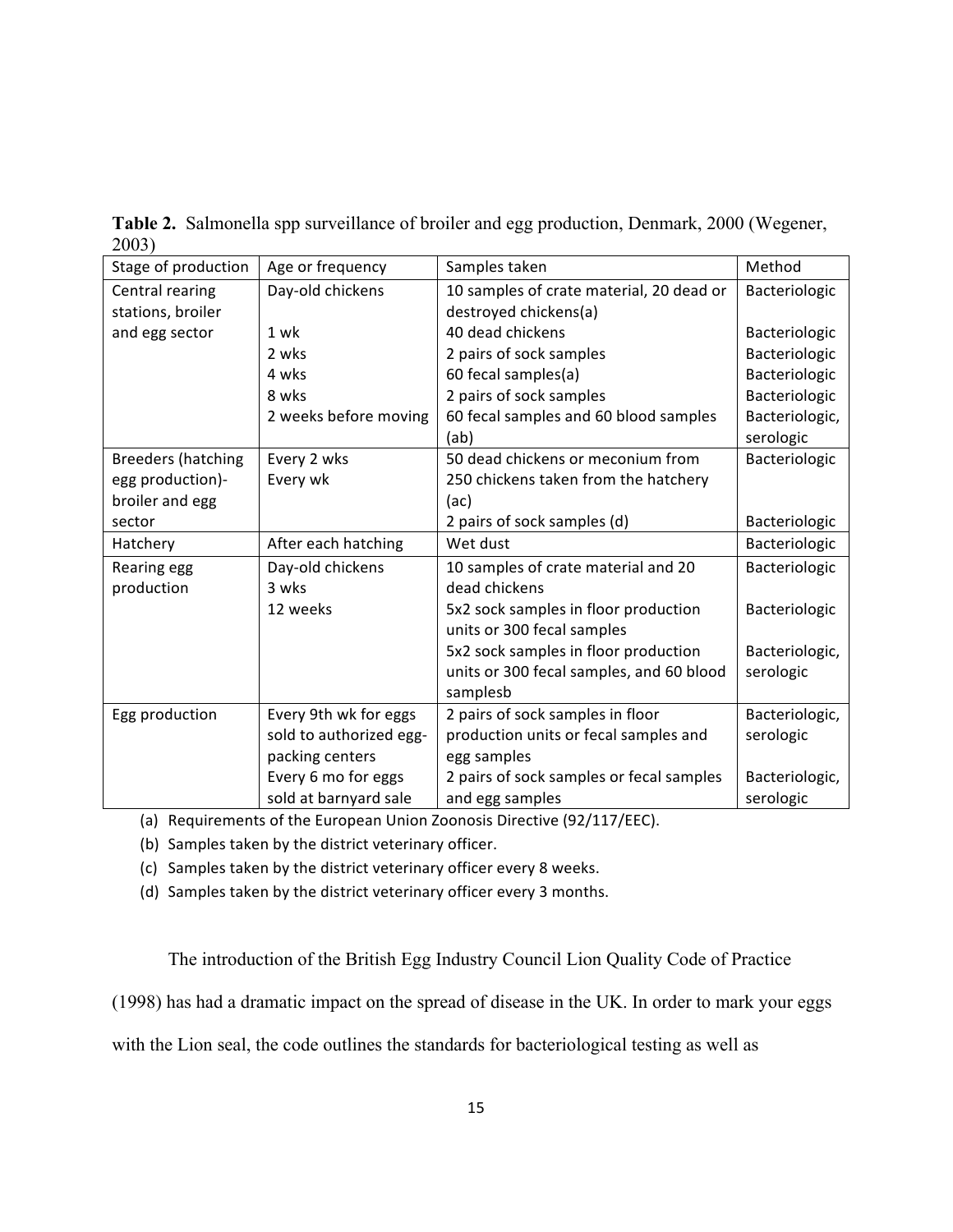mandating vaccinations against SE. Currently, more than 80% of the eggs produced in the UK carry the Lion seal (britegg.co.uk, 2011). The Lion code sets guidelines for farms to follow regarding hygiene practices, time and temperature controls on-farm, egg packages, feed and cage usage (see Addendum A). All the guidelines must be followed by the farmers prior to registration and each egg produced can then carry the Lion seal (britegg.co.uk, 2011).

In the United States, identifying risks to human health can be tracked through the use of Hazard Analysis & Critical Control Points (HACCP) management systems (FDA, 1997). HACCP is defined by the FDA as: a systematic approach to the identification, evaluation, and control of food safety hazards. This approach is based on these principles:

**Table 3:** HACCP Final Rule 1998 (US FSIS, 1998)

| Principle 1:                                                 | Conduct a hazard analysis                             |  |  |
|--------------------------------------------------------------|-------------------------------------------------------|--|--|
| Principle 2:<br>Determine the critical control points (CCPs) |                                                       |  |  |
| Principle 3:                                                 | Establish critical limits                             |  |  |
| Principle 4:                                                 | Establish monitoring procedures                       |  |  |
| Principle 5:                                                 | Establish corrective actions                          |  |  |
| Principle 6:                                                 | Establish verification procedures                     |  |  |
| Principle 7:                                                 | Establish record-keeping and documentation procedures |  |  |

Currently, the FDA does not require that egg producers follow a HACCP plan.

Housing type used in production flocks can also influence the spread of SE (Azakura, et al., 2001; Castellan, et al., 2004; Nordentoft, et al., 2011). Whether or not the difference is due to the air circulation of the caging used, water availability and source, or manure removal technique, still requires further study. Nordentoft, et al., (2011) could not determine that caging systems had any impact on the intestinal micro biota of the laying hens. However, chicks that were experimentally infected and housed at high densities in unsanitary conditions had an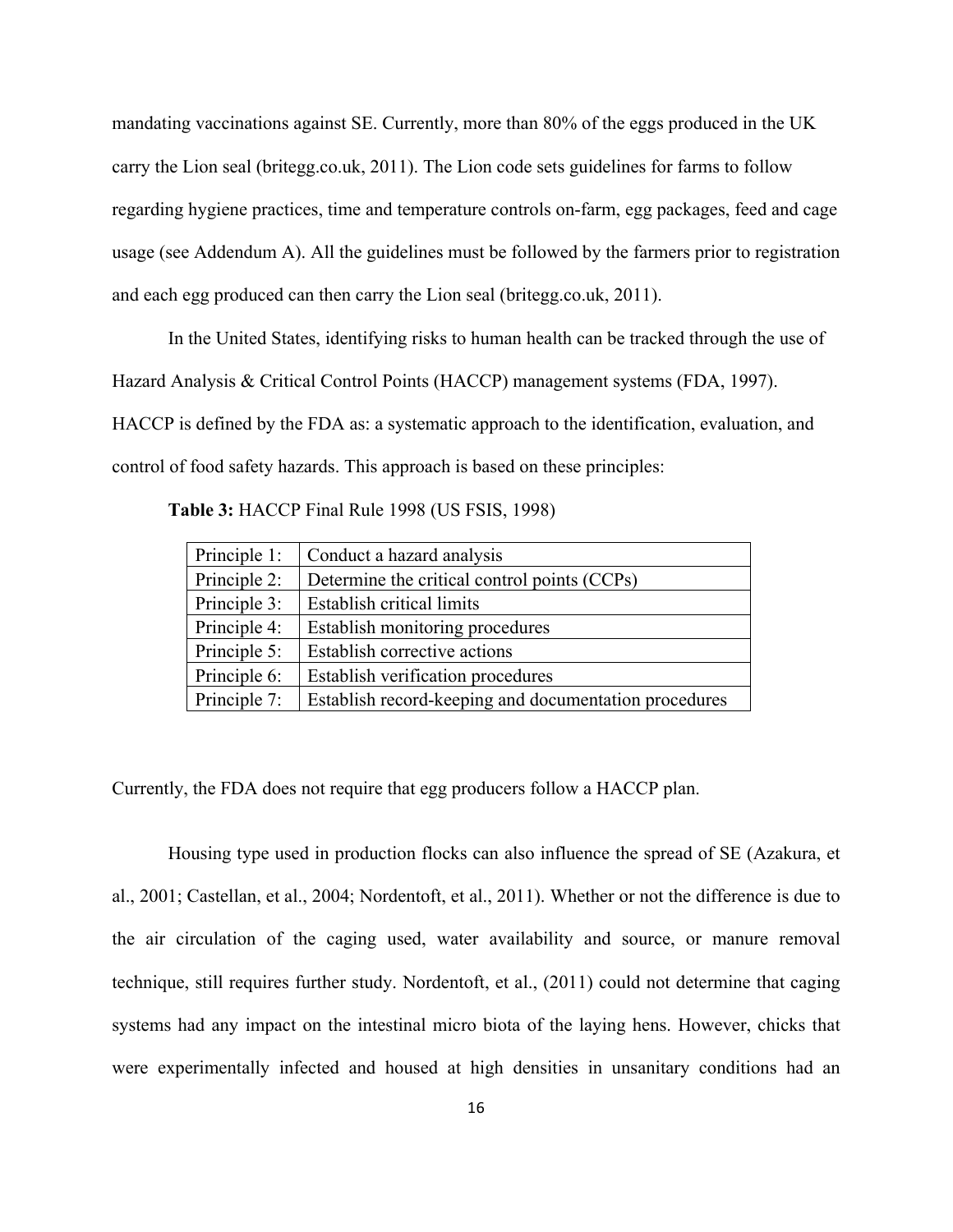increase of SE (Azakura, et al., 2001). Overall, there is more evidence to support increased sanitation and air flow as minimizing SE factors in rearing systems rather than choice of cage type.

# **Vaccines**

Vaccines are available to control the spread of *Salmonella spp* through a poultry flock and can be a useful tool in reducing public health risks. The use of vaccinations and their usefulness depends upon several factors, including the prevalence of serovars in a flock, general health of the flock, and type of production of the flock. Farming practices and hygiene are additional factors that can influence efficacy. Vaccines may also be used in some organic (nonconventional) farming systems (USDA, 2000).

Inoculation of hens to aid in prevention of SE outbreaks has both positive and negative aspects. Programs of vaccination are utilized to help decrease hen's susceptibility to naturally occurring *Salmonella spp*. Inoculation is an attempt to minimize SE prevalence within the hen as well as the hen's environment (Murray, 2000; Holt, 2000). Due to the large number of subtypes of the *Salmonella* bacteria, one vaccine cannot be effective against each subtype. Vaccination programs need to also incorporate other measures to aid in decreasing the presence of SE. Several of these measures are mandated by the new federal regulations effective in July, 2010. Currently, live SE vaccines are not allowed in the United States (Holt, et al., 2010). *Salmonella spp* vaccines are currently authorized for use in the United Kingdom, both live and inactivated are available. Different member states of the UK have different controls over the use of these vaccines (FSA, 2013).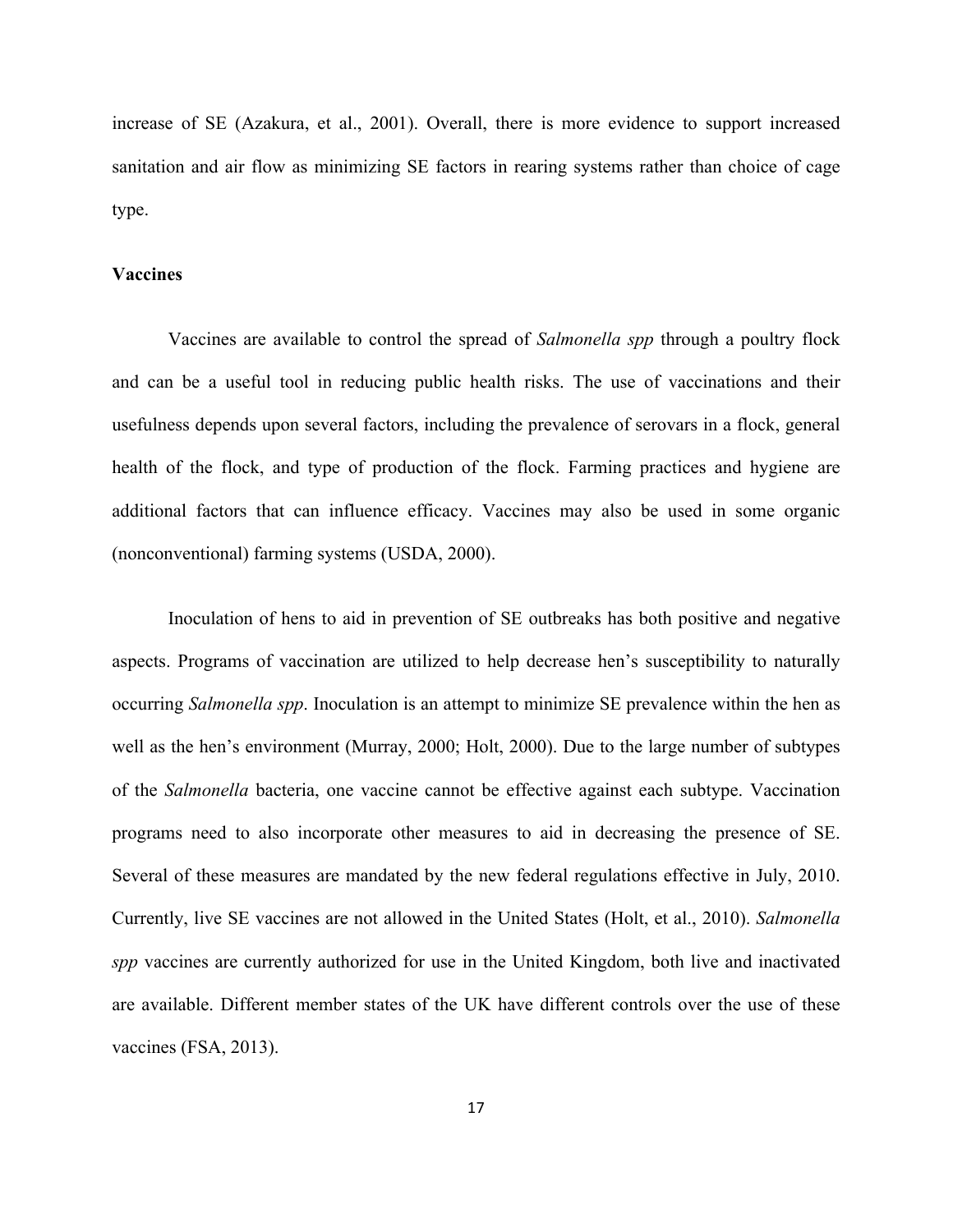Both live and inactivated *Salmonella spp* vaccines are available in the U.K. Vaccines can decrease the public health risks by reducing the colonization of reproductive tissues as well as reducing fecal shedding. Vaccines are used as tools to control the most common serovars of human infection (SE and ST). These vaccines, however, are not effective in controlling the multitude of other serovars that may exist on a poultry farm. Breeding hens and laying hens will require different types of treatment programs to control *Salmonella spp*. In order to reduce shedding by pullets, live and/or inactivated vaccines can be safely used. In order to reduce shedding and egg contamination by layers, only inactivated vaccines can be used due to the risk of spreading the vaccine strain to the eggs. The use of inactivated vaccine in laying hens will not eradicate the serovars SE and ST because it does not eliminate shedding. The effort to control the spread of the bacteria cannot be effectively achieved through vaccination alone.

Vaccines can decrease public health risks caused by *Salmonella spp* in poultry products by reducing the colonization of reproductive tissues as well as reducing fecal shedding. A number of different experimental strategies have been taken to study the efficacy of the *Salmonella* vaccines available, it is difficult to compare the commercial vaccine preparations for their level of protection, the duration of protection, or safety for humans and the environment. There is experimental and some limited field evidence that a reduced level of fecal excretion and systemic invasion of *Salmonella spp* organisms in vaccinated birds will result in a reduced contamination of table eggs and the environment. However, further information is still needed on the level and on the duration of protection after vaccination under field conditions. The control program in place in the UK has had the effect of decreasing human cases of salmonellosis by 50% between 1997 and 2001 (Cogen and Humphrey, 2003).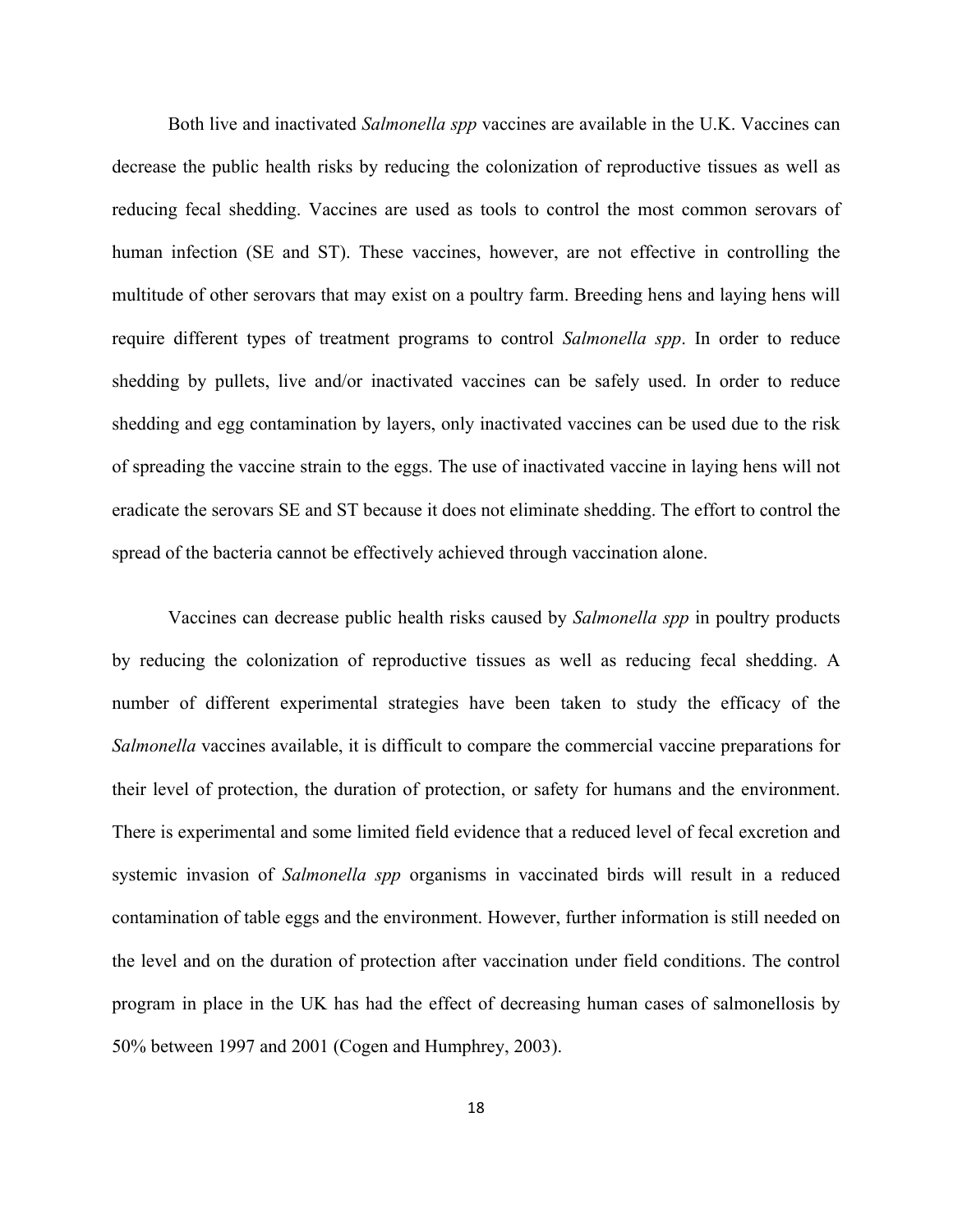Vaccines can have an unintended side effect of creating a flock susceptible to new serotypes to fill the niche left by SE. Another possible disadvantage of live vaccines would be the spread to the environment and/or to people. Although this has not happened with the current widespread use of vaccines, it is still a possible complication of live vaccination as a control method. Vaccination of a flock already infected may decrease the spread of the SE serotype within the flock, but will not protect the hens from other serotypes.

# **Post-Harvest Controls**

Maintaining proper temperature controls after collection of eggs is a vital step in ensuring the safety of the egg. Keeping eggs in cold storage inhibits the growth of SE within the egg (Gast and Holt, 2000). Additionally, safe handling during transportation also requires adequate temperature control measures.

The pasteurization process for eggs is intended to destroy microorganisms that have the potential to cause disease; microorganisms such as SE. Large quantities of eggs removed from their shells, sold to commercial establishments, are pasteurized in raw form and sold as a liquid. Pasteurizing eggs in the shell require a special handling process. Egg whites will begin to solidify at  $60^{\circ}$  C (140 $^{\circ}$  F). In order to pasteurize an egg using heat without denaturing the egg, the egg should be heated up slowly to 57 $\degree$  C (134 $\degree$  F) and maintained at that temperature for 1 hour. Following this protocol will help to provide a safer final product for use in recipes that may not be fully cooked, such as a hollandaise sauce, eggnog or mayonnaise. After pasteurization, the eggs must be kept refrigerated to maintain the safety of the egg. If the pasteurized product is not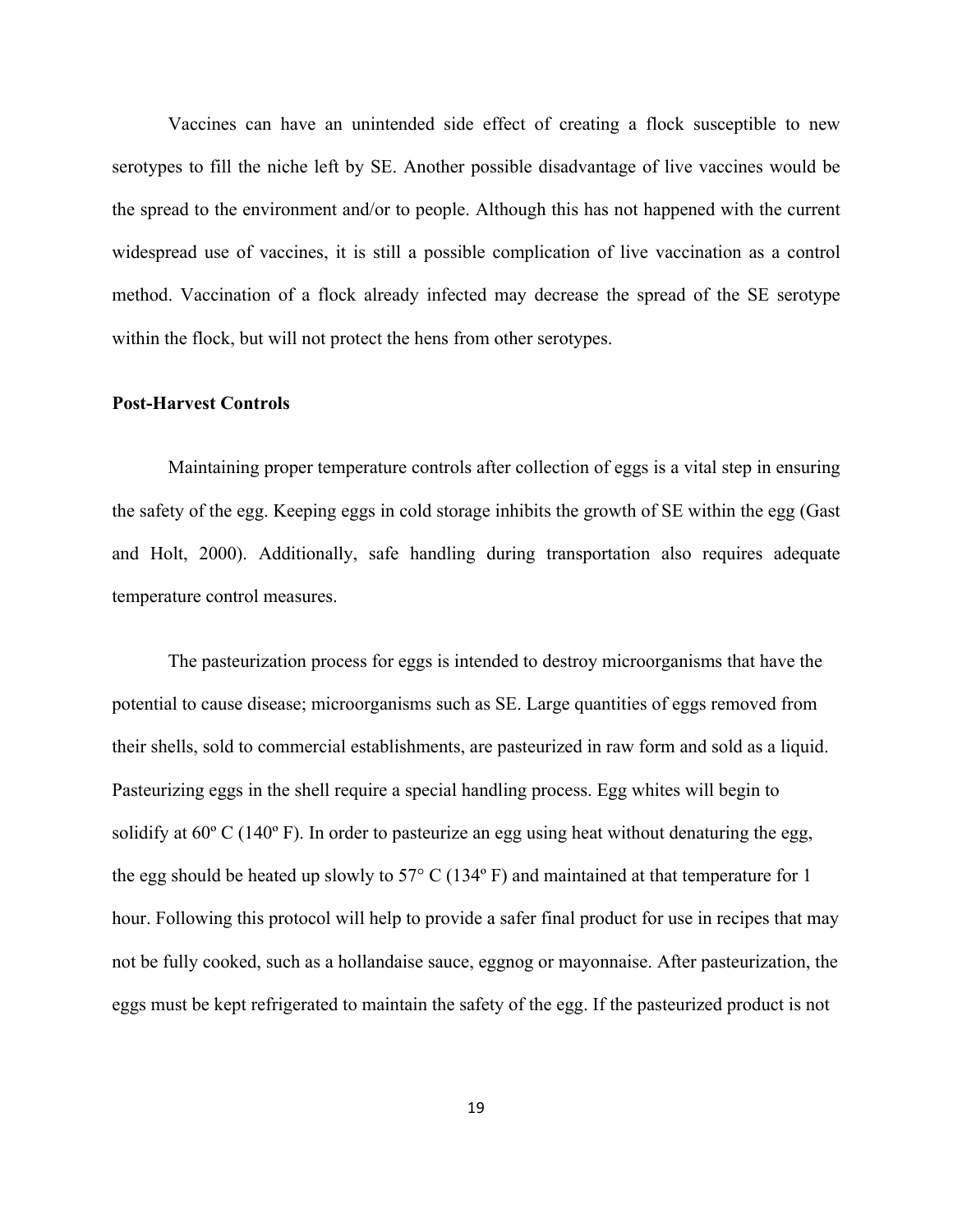kept at proper temperatures during transportation and/or preparation, microorganisms may still contaminate the egg (CDC, 2011; USDA, 2011).

Inadequate refrigeration, improper handling and insufficient cooking are all factors that also contribute to human disease outbreaks. Eggs are eaten undercooked or raw in many instances. Food items prepared in restaurants increase the risk of infected eggs contaminating healthy eggs through preparation of large batches of eggs. Combining many eggs in a batter or preparation for scrambled eggs can increase the possibility of infection (Braden, 2006; Patrick, et al., 2004). Eggs recipes properly prepared in individual servings and promptly eaten are rarely a problem. Eggs that have been handled and cooked properly should not cause human illness. Unfortunately, the habits of people to continue eating food in an unsafe manner cause the continued threat of salmonellosis to public health throughout the world.

#### **Conclusions**

The 2010 Iowa outbreak should serve as a reminder that constant surveillance is necessary to ensure the safest product reaches consumers. Current control measures in the U.S. have proven insufficient. The dependence on tracking the infection post-illness misses a key step in public health: prevention of human infection. The USDA and FSIS do not have the ability to ensure another outbreak will never happen again because it is fundamentally impossible to produce a 100% safe egg. The focus of controlling SE should be in risk reduction and prevention.

In order to maximize the safety of all eggs, a comprehensive EQAP with certification should be established in the U.S. This program would utilize the guidelines for a HACCP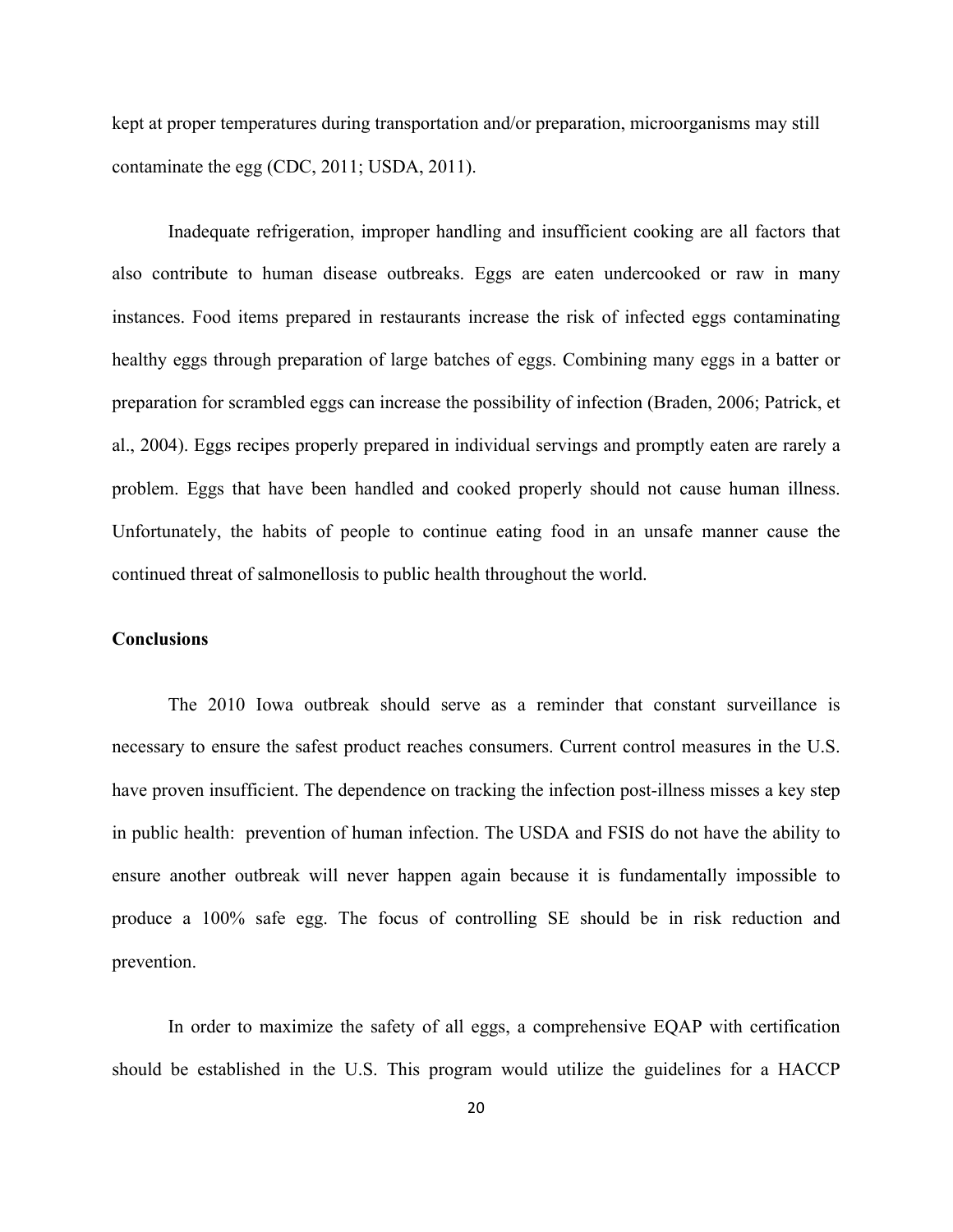system. Recognizing the Critical Control Points (CCP) from farm to fork for an egg will aid in minimizing risk factors. An effective EQAP would also include the use of the best management practices (BMPs) for everyone involved in the production of an egg. Establishment of preharvest BMPs in order to comply with hygiene and safety protocols is only one step in the process. Once CCPs have been identified, along with the actions and procedures that follow, this information needs to be shared. A separate program for training and maintaining certification will need to be established.

Everyone involved has a stake in the safety of eggs, from production to processing to table. These procedures need to be taught to future handlers as well. Methods for disseminating training and information need to be addressed when the program is initiated. Actions to be taken after a failure to follow protocols must also be established. Although following all the safety program steps cannot guarantee SE free eggs, it can provide consumers with reasonable assurance that care was taken to ensure the safety of the eggs.

Eggs are a major source of the *Salmonella spp* outbreaks of salmonellosis in humans. Reducing the infection of chickens and eggs in production is a logical step to reduce human infections. Controlling the spread of SE through a flock is the first step in ensuring public health and safety. It makes sense to try eliminating the public health risk by creating a program that controls the spread of SE in poultry farms. Incorporating all the tools available to maintain a healthy flock will lead to a healthy egg product. Pre-harvest control measures such as monitoring, hygiene practices, cage usage, and vaccines can all be used in efforts to increase public safety. The combination of mandatory EQAPs in all states along with certification for egg producers would be beneficial; however, the cost of such a program is unknown. A majority of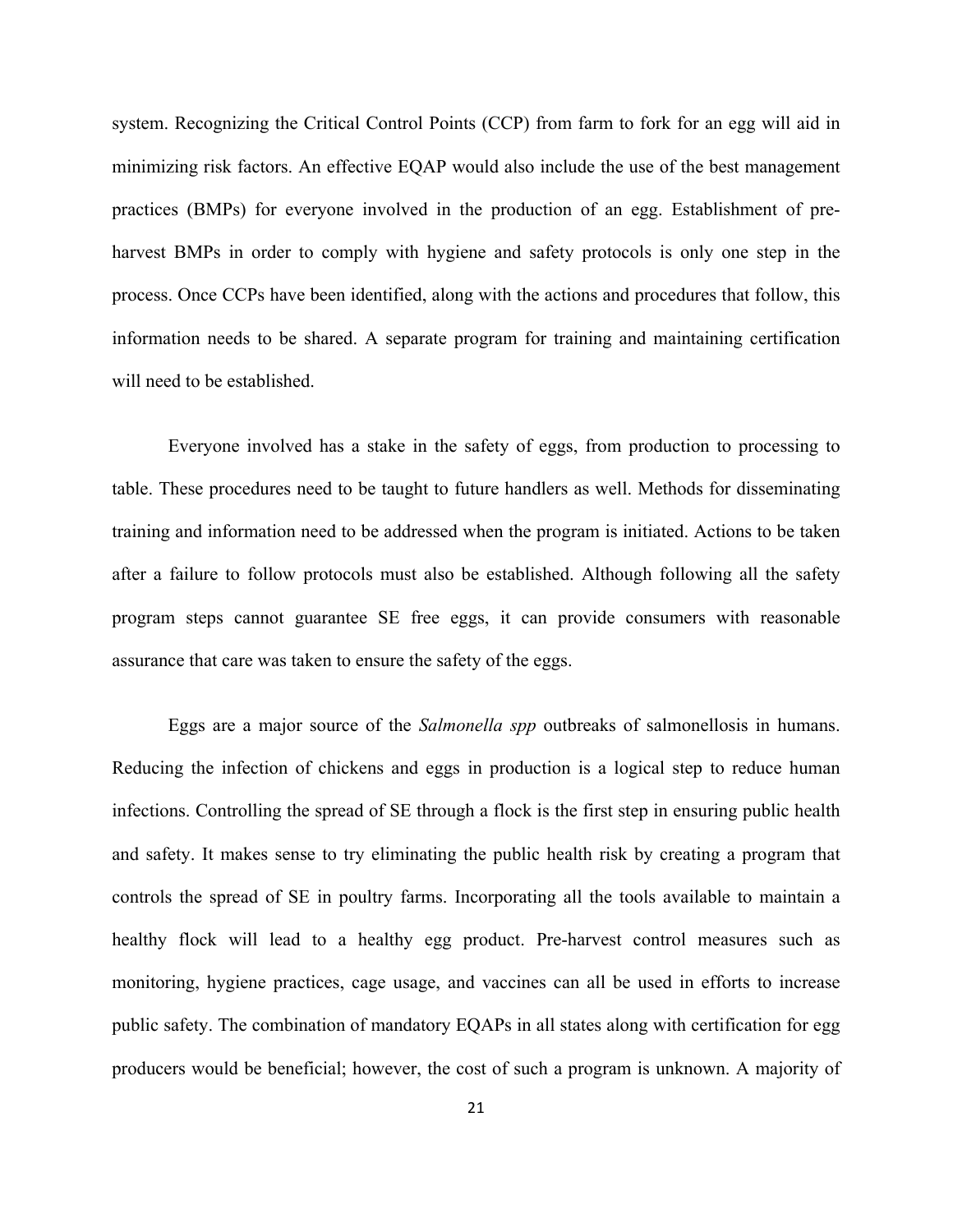the post-harvest control methods depend on the consumer to take responsibility for proper storage and preparation; however, there are many steps the producer can take to ensure public health.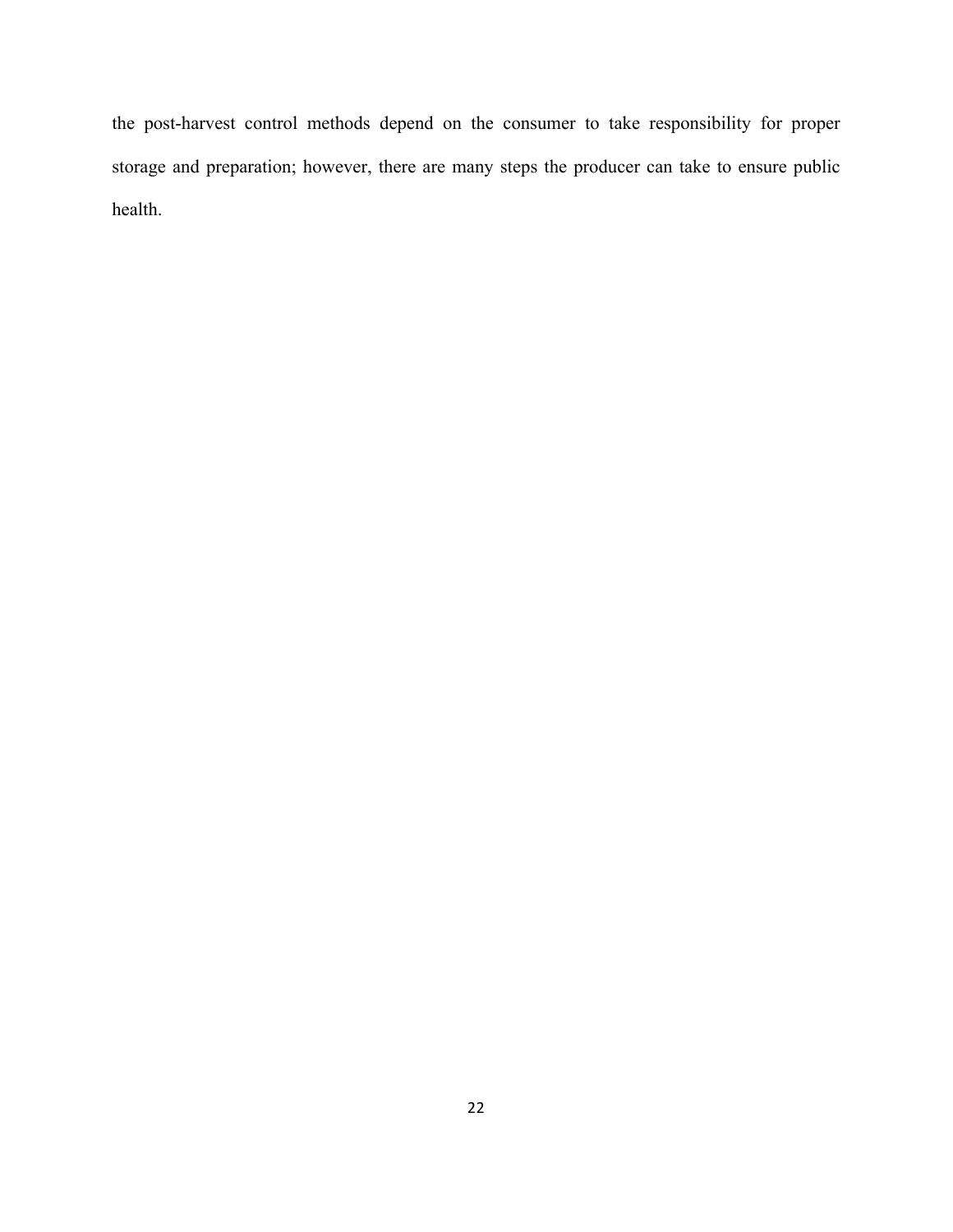# **Literature Cited**

- Asakura, H., O. Tajima, M. Watarai, T. Shirahata, H. Kurazono, and S. Makino. 2001. Effects of rearing conditions on the colonization of *Salmonella* enteritidis in the cecum of chicks. *J Vet Med Sci* 63(11): 1221-1224.
- Braden, C.R. 2006. *Salmonella enterica* serotype enteritidis and eggs: a national epidemic in the United States. *CID* 2000:43 (15 August) 512-517.
- Center for Disease Control (CDC). 2011. http://www.cdc.gov/salmonella/enteritidis/. Accessed 5/13/11.
- British Lion Food Safety. 2011. http://britegg.co.uk. Accessed 5/13/11.
- Castellan, D.M., H. Kinde, P.H. Kass, G. Cutler, R.E. Breitmeyer, D.D. Bell, R.A. Ernst, D.C. Kerr, H.E. Little, D. Willoughby, H.P. Riemann, A. Ardans, J.A. Snowdon, and D.R. Kuney. 2004. Descriptive study of California egg layer premises and analysis of risk factors for *Salmonella enterica* serotype *enteritidis* as characterized by manure drag swabs. *Avian Dis* 48(3):550-561.
- Cogan, T.A., and T.J. Humphrey. 2003. The rise and fall of *Salmonella* enteritidis in the UK. *J*. *Appl Microbiol* 94: 114S-119S.
- Forshell, L.P., and M. Wierup. 2006. *Salmonella* contamination: a significant challenge to the global marketing of animal food products. *Rev sci tech Off Int Epiz* 25 (2): 541-554.
- Galis, A.M., C. Marcq, D. Marlier, D. Portetelle, I. Van, Y. Beckers, and A. Thewis. 2013. Control of *Salmonella* contamination of shell eggs-preharvest and postharvest methods: a review. *Comp Rev in Food Sci and Food Safety* 12(2013): 155-182.
- Gantois, I., R. Ducatelle, F. Pasmans, F.Haesebrouck, R. Gast, T.J. Humphrey and F.VanImmerseel. 2009. Mechanisms of egg contamination by *Salmonella* enteritidis. *FEMS Microbiol Rev* 33: 718-738.
- Gast R.K. 2007. Serotype-specific and serotype-independent strategies for preharvest control of food-borne *Salmonella* in poultry. *Avian Dis* 51(4): 817-828.
- Gast, R.K. and P.S, Holt. 2000. Influence of the level and location of contamination on the multiplication of *Salmonella* Enteritidis at different storage temperatures in experimentally inoculated eggs. *Poult Sci* 79(4): 559-563.
- Guard-Petter, J. 2001. The chicken, the egg and *Salmonella enteritidis. Environ Microbiol* 3:421- 430.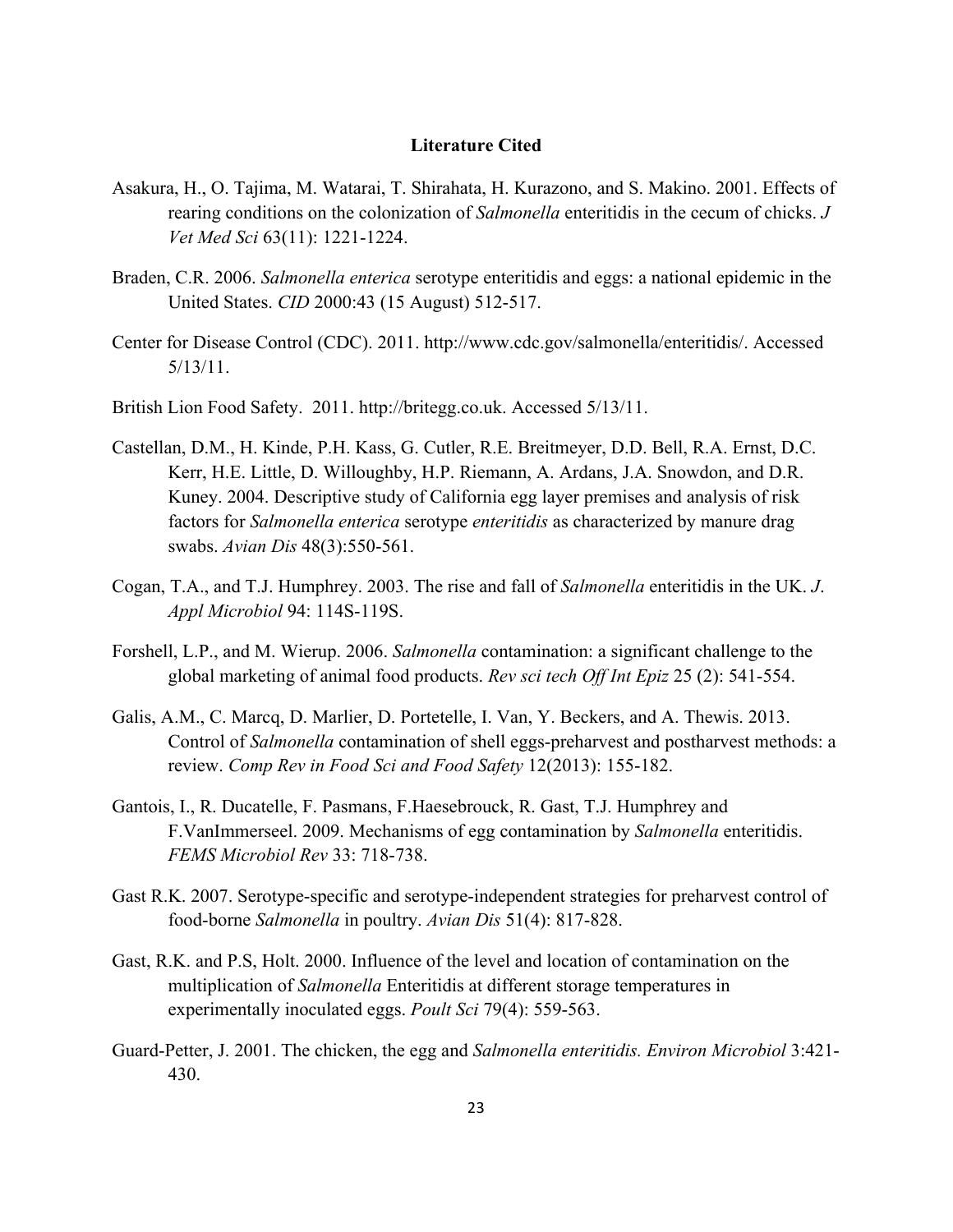- Helmuth, R. 2000. Antibiotic resistance in *Salmonella. Salmonella* in domestic animals. CABI Publishing. 2000 89-106
- Henzler, D.J., M. Henninger, and P. DeBok. 1999. A five year (1994-1999) critical analysis of the Pennsylvania egg quality assurance program (PEQAP). Presented at: 1999 American Veterinary Medical Association/American Association of Avian Pathologist Annual Meeting, New Orleans, Louisiana, July 10-14, 1999.
- Holt, P.S. 2000. Host susceptibility, resistance and immunity to *Salmonella. Salmonella* in domestic animals. CABI Publishing. 2000. 73-87.
- Holt, P.S., R.H. Davies, J.Dewulf, R.K. Gast, J. K. Huwe, D. R. Jones, D. Waltman, and K.R. William. 2010. The impact of different housing systems on egg safety and quality. *Poult Sci* 90:251-262.
- Keller, L.H., C.E. Benson, K. Krotec, and R.J. Eckroade. 1995. *Salmonella enteritidis* colonization of the reproductive tract and forming and freshly laid eggs of chickens. *Infect Imm* July 1995, 2443-2449.
- Kotz, D. (2010). Buy organic eggs to avoid *Salmonella* poisoning? Maybe not. US News and World Report. http://health.usnews.com/. Posted 8/25/10.
- Manie, T., S. Khan, V.S.Brozel, W.J. Veith and P.A. Gouws. 1998. Antimicrobial resistance of bacteria isolated from slaughtered and retail chickens in South Africa. *Soc App Microbio* 26(4): 253-258.
- Mumma, G.A., P.M. Griffin, M.I. Meltzer, C.R. Braden, and R.V. Tauxe. 2004. Egg quality assurance programs and egg-associated *Salmonella* Enteritidis infections, United States. *Emer Infect Dis* 10.10: 1782-1789.
- Murray, C.J. 2000. Environmental aspects of *Salmonella*. *Salmonella* in domestic animals. CABI Publishing. 2000. 265-279.
- Nordentoft, S., L. Molbak, L. Bjerrum, J. De Vylder, F. Van Immerseel, and K. Pedersen. 2011. The influence of the case system and colonization of *Salmonella* enteritidis on the microbial gut flora of laying hens studied by T-RFLP and 454 pryosequencing. *BMC Microbio* 2011, 11:187.
- Patrick, M.E., P.M. Adcock, T.M. Gomez, S.F. Altekruse, B.H. Holland, R.V. Tauxe, and D.L. Swerdlow. 2004. *Salmonella* enteritidis infections, United States, 1985-1999. *Emer Infect Dis* 10.1: 1-7.

United Egg Producers. 2010. http://www.eggsafety.org/. Accessed: 4/1/11.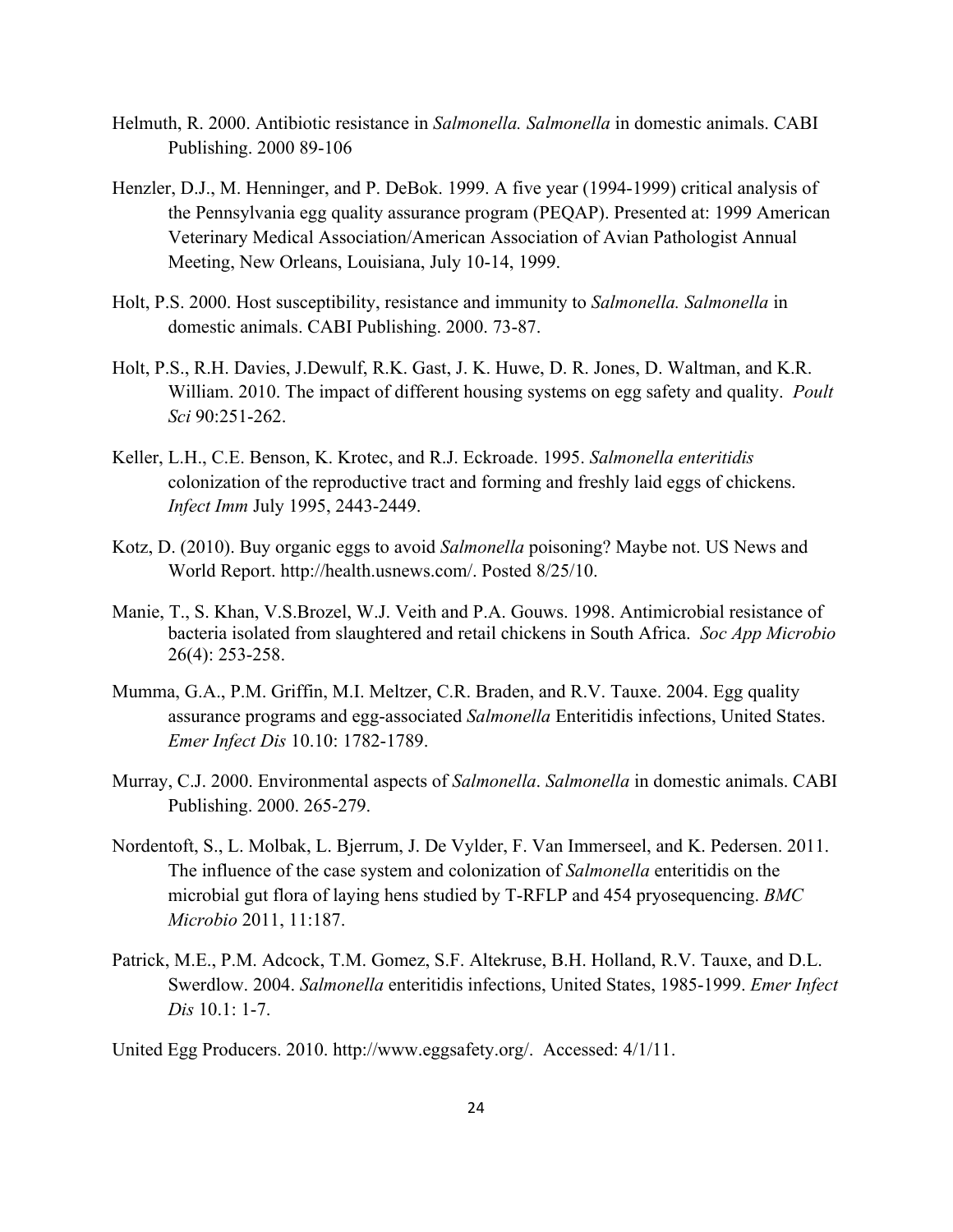United States Department of Agriculture. 2011. http://www.usda.gov/. Accessed 1/30/11.

- U.S. Department of Agriculture. 2000. National organic production final rule. U.S. Department of Agriculture, Washington, DC.
- U.S. Food and Drug Administration. 1997. HACCP principals and guidelines. http://www.fda.gov/Food/GuidanceRegulation/HACCP/ucm2006801.htm. Accessed 2/10/13.
- U.S. Food Safety and Inspection Service. 1998. Key facts: HACCP final rule. http://www.fsis.usda.gov/OA/background/keyhaccp.htm. Accessed 2/10/13.
- Wegener, H.C., T. Hald, D.L.F.Wong, M. Madsen, H. Korsgaard, F. Bager, P. Gerner-Smidt, and K. Molbakt. 2003. *Salmonella* control programs in Denmark. *Emer Infect Dis* 9.7: 774-780.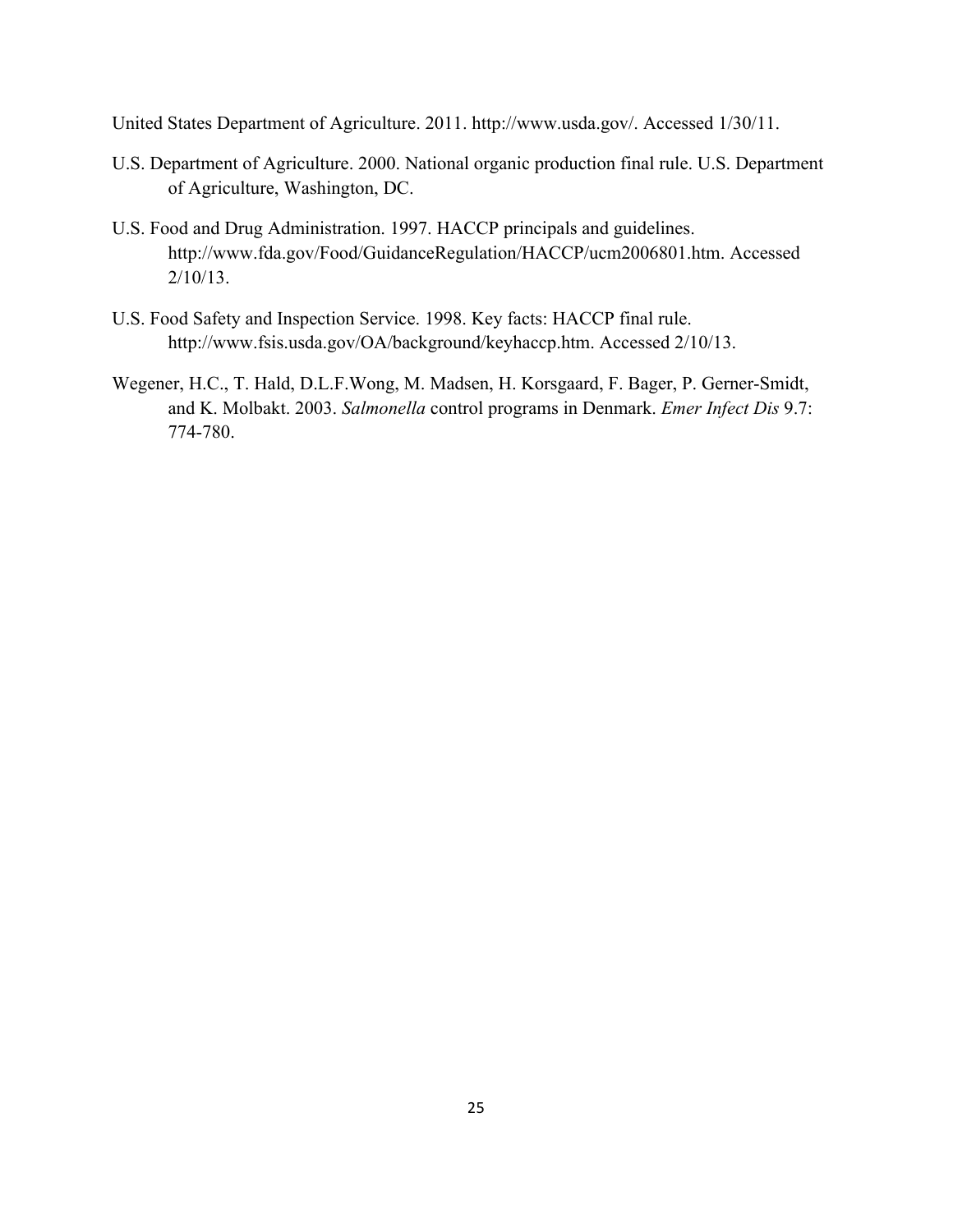# Appendix A

#### **SUMMARY OF LION QUALITY CODE OF PRACTICE**

The Code of Practice for Lion Quality eggs covers breeding flocks and hatcheries; pullet rearing; laying birds, including both hygiene and animal welfare requirements; on-farm handling of eggs; distribution of eggs from farm; feed; hen disposal; packing centre procedures; advice to retailers, consumers and caterers; environmental policy and enforcement.

The Lion Code of Practice is accredited to the EN 45011 international auditing standard.

# **Registration and traceability**

To guarantee traceability, all breeding farms, hatcheries, rearing and laying farms, feed mills and packing centres involved in the production of Lion Quality eggs must be approved. All Lion Quality hen flocks must be accompanied by a passport certificate and all Lion Quality egg movement has to be fully traceable.

The British Egg Industry Council (BEIC) maintains a 'live' database of all BEIC subscribers. It also maintains a register of inter-traded Lion eggs.

All British Lion eggs are marked on farm with the producer establishment number, which shows the system of production, country of origin and the farm where the eggs were laid.

A website – www.lioneggfarms.co.uk – also allows consumers to trace eggs back to the farm from the code on their eggs.

#### **Breeding flock controls**

Hygiene controls for breeding flocks and hatcheries include hygiene swabbing of hen houses, regular microbiological monitoring of parent flocks and hatcheries, with slaughter of any flocks positive for salmonella enteritidis or typhimurium, and heat/acid treatment of feed.

#### **Pullet farms/vaccination programme**

All birds destined for Lion Quality egg-producing flocks are vaccinated against *Salmonella enteritidis* using an approved vaccine.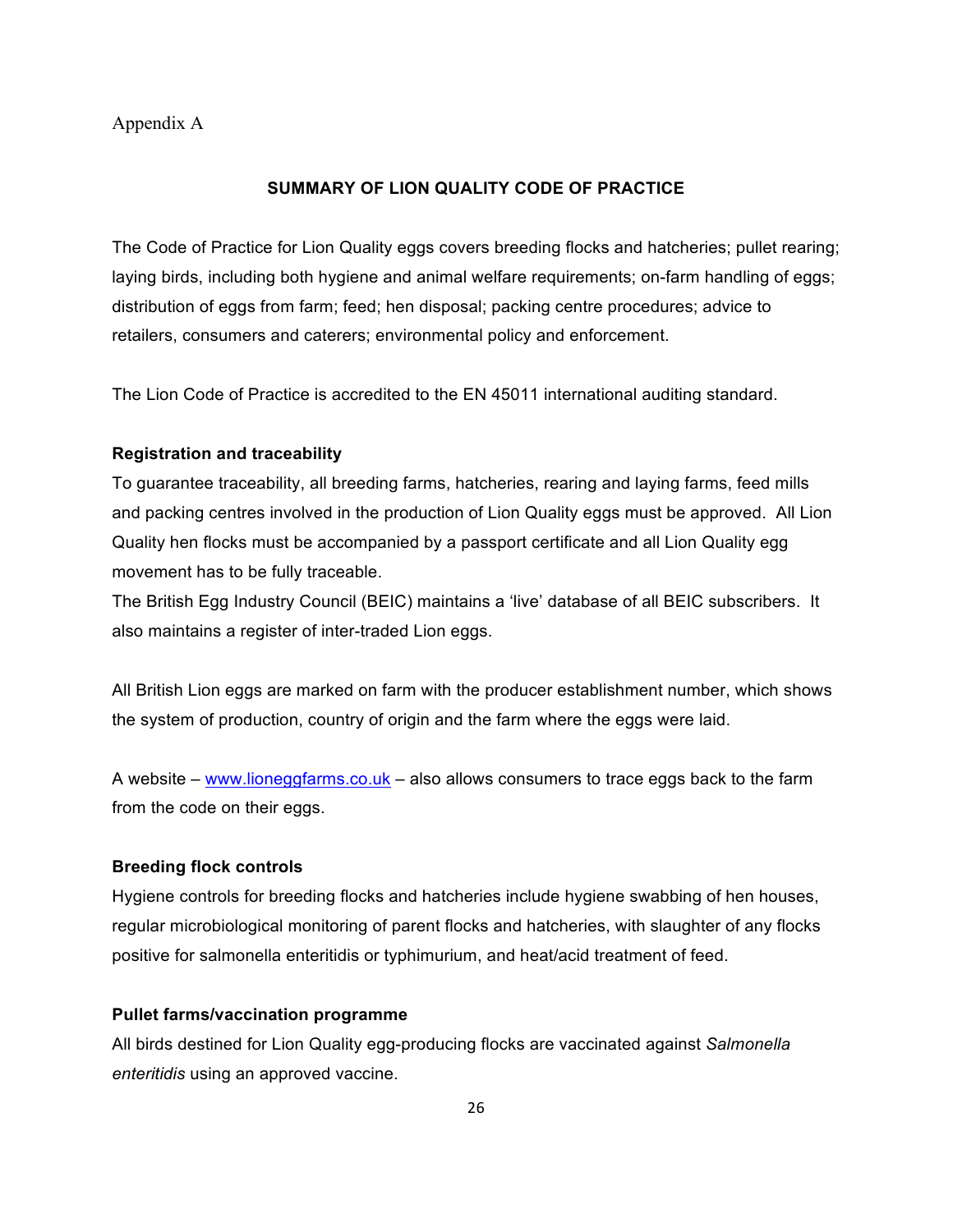A full hygiene monitoring programme including hygiene swabbing must be completed by pullet rearers before birds are taken onto the farm. Rearing flocks are tested for salmonella and all equipment and vehicles used for transporting pullets to the laying unit must be disinfected. Records of bird movement and salmonella testing must be kept on the passport. There are also controls on wild birds and rodents.

#### **Laying birds**

The Code sets out detailed hygiene requirements for laying hens, including disinfection of farms between flocks; prevention of cross-infection; salmonella testing; control of wild birds and rodents and detailed record keeping.

#### **Time and temperature controls on-farm**

Lion Quality eggs are subject to tighter controls on time and temperature than required by law. Lion Quality eggs must be stored below 20°C in hygienic conditions on the farm. Production records and cleaning schedules must be maintained on site. All Lion Quality eggs must be transported to the packing centre at least twice a week and must be kept at a constant temperature below 20°C.

#### **Controls on egg packs**

All eggs must be accompanied by written documentation for proof of identity including age of lay, type of production and farm of origin. If fibre keyes trays are used, free range, barn, organic and caged eggs must each be packed on different colour fibre trays.

#### **Strict controls on feed**

Feed for Lion Quality hens must be produced to the Agricultural Industries Confederation's UFAS (Universal Feed Assurance Scheme) Code of Practice. Feed samples and records of deliveries and usage must be kept and measures taken to prevent on-farm contamination of feed. In addition to the UK legislative ban on ingredients derived from mammalian sources, avian ingredients are also prohibited from feed for Lion flocks. A number of other ingredients are also banned, including the colourant canthaxanthin, and any raw materials likely to produce taint.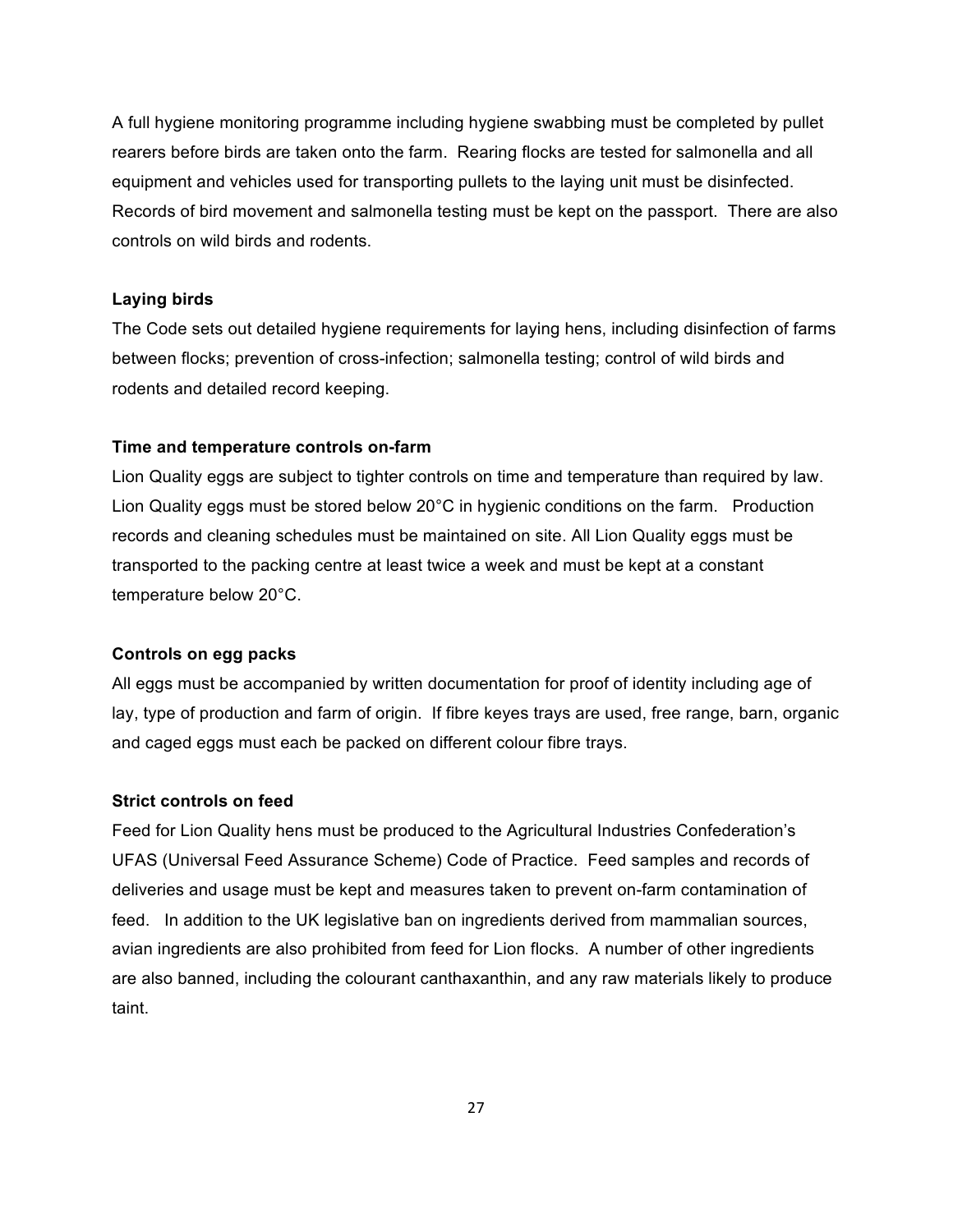#### **Packing centre hygiene**

Written HACCP controls must be in place at Lion Quality egg packing centres and traceability of product and records must be kept at all times. Packing centres must ensure all eggs supplied are from approved producers. Written cleaning schedules and rodent control procedures must be in place. Effective crack and blood detection must be used in the grading of Lion Quality eggs. Full quality records must be held on site for a minimum of two years.

#### **'Best before' date and Lion Quality mark on shell**

Lion Quality eggs must carry a 'best before' date and the Lion mark on the shell and on the pack. All Lion eggs have a best-before date of no more than 27 days from lay, making them fresher than required by law. Most Lion Quality eggs are packed within 48 hours of lay.

#### **Advice to retailers, consumers and caterers**

Retail customers must be advised that Lion Quality eggs should be stored at a constant temperature below 20°C, away from heat sources and sunlight. They should be sold in strict rotation. On catering premises and in the home, eggs should be stored, preferably in their packs, in a refrigerator.

#### **Environment policy**

All Lion Quality egg subscribers must develop their own environmental policy especially in regard to manure disposal, disposal of dead birds, wastage and environmental impact on the community.

#### **Animal welfare**

The Code includes a number of animal welfare requirements which exceed those required by law. These include the banning of induced moulting, additional staff training procedures and procedures for the handling of end-of-lay hens in accordance with the Joint Industry Welfare Guide to the Handling of End of Lay Hens and Breeders. The Code mirrors the RSPCA's Freedom Food standards for free range and barn egg production.

All Lion cage eggs come from hens kept in the new larger, enriched 'colony' cages.